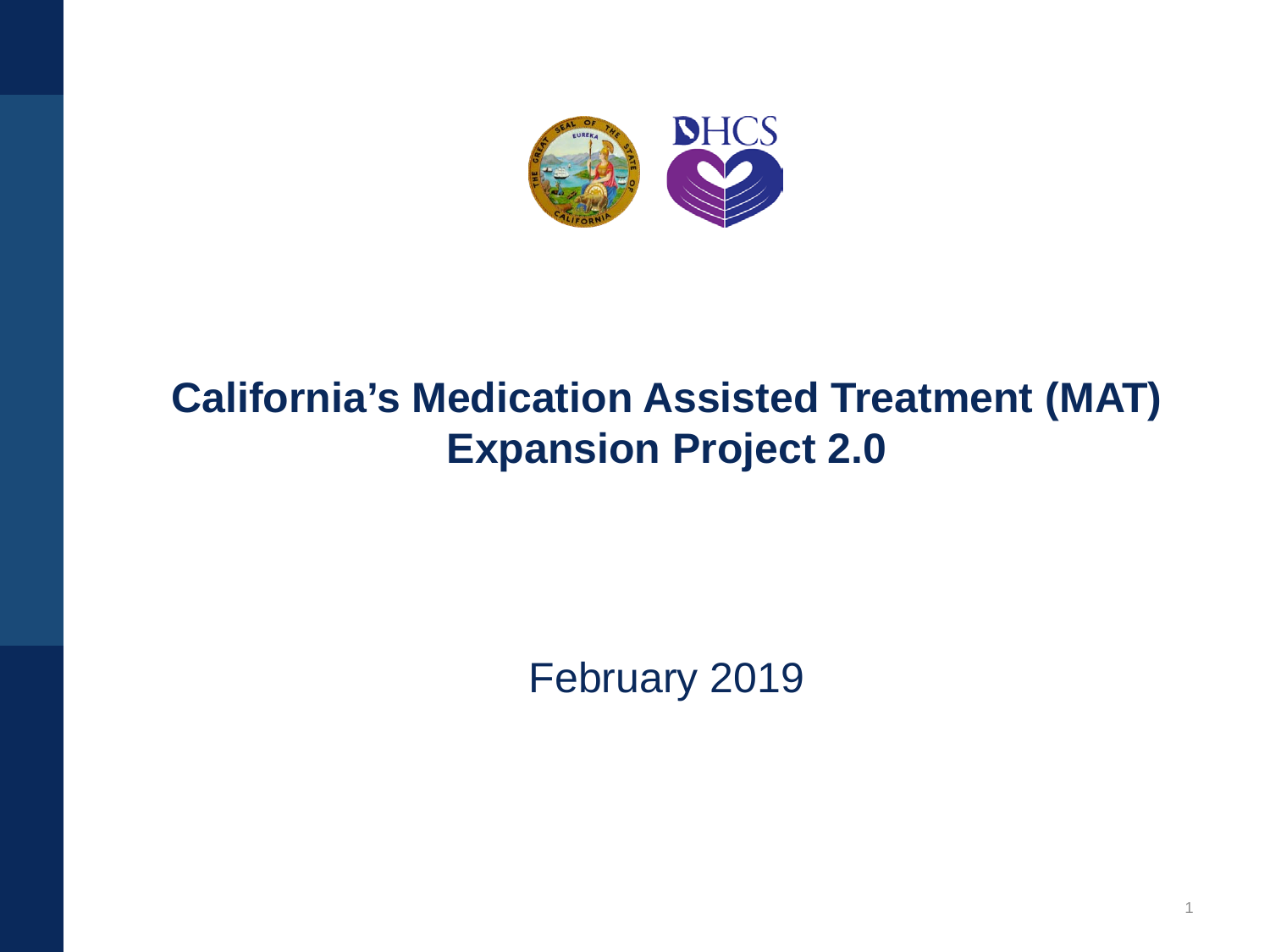

## **Opioid Overdose Death Rates in California**

All Opioid Overdoses: 2017 Age-Adjusted<br>Annual Death Rates by County



**CA's Age-Adjusted Opioid Overdose Rate Deaths Per 100,000 Residents in 2017**

| <b>Modoc</b>     | 23.58 |
|------------------|-------|
| Humboldt         | 21.03 |
| Mendocino        | 19.34 |
| Lake             | 17.02 |
| <b>Shasta</b>    | 14.06 |
| Lassen           | 13.91 |
| Yuba             | 13.15 |
| <b>Del Norte</b> | 12.65 |
| Siskiyou         | 9.97  |
| Ventura          | 9.80  |
| <b>Statewide</b> | 5.23  |

Sources: California Opioid Overdose Surveillance Dashboard <https://discovery.cdph.ca.gov/CDIC/ODdash/>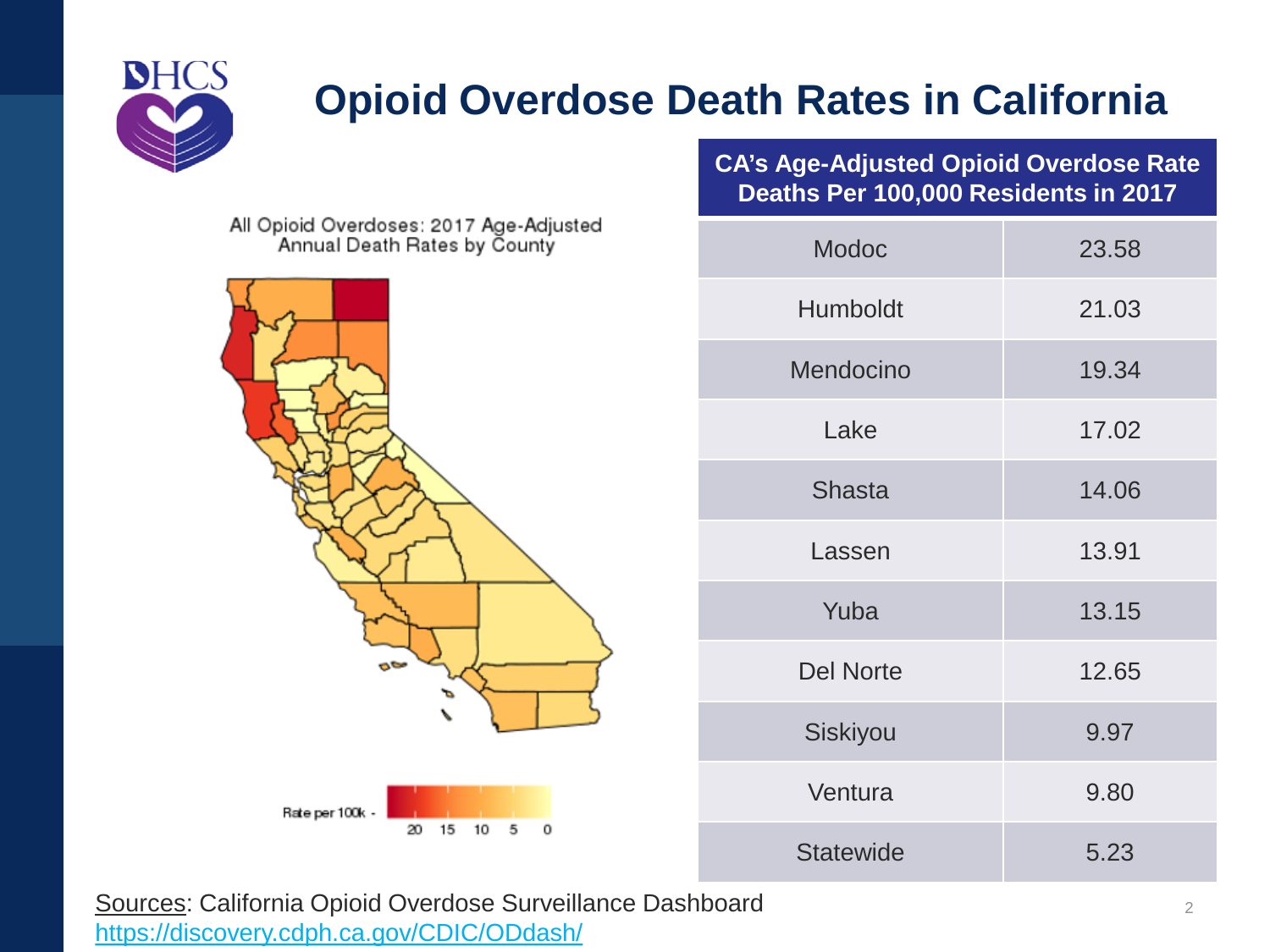

#### **Statewide Coordinated Efforts**

| <b>Department of</b><br><b>Public Health</b>                                                                      | <b>Department of</b><br><b>Health Care</b><br><b>Services</b>                                                                                 | <b>Department of</b><br><b>Justice</b>                                                             | <b>Public-Private</b><br><b>Partnership</b>                                                                           |
|-------------------------------------------------------------------------------------------------------------------|-----------------------------------------------------------------------------------------------------------------------------------------------|----------------------------------------------------------------------------------------------------|-----------------------------------------------------------------------------------------------------------------------|
| <b>Opioid Dashboard</b><br><b>Tracks overdose</b><br>deaths, emergency<br>department (ED)<br>visits, prescribing; | <b>Drug Medi-Cal</b><br><b>Organized Delivery</b><br><b>System</b><br>Access to full<br>spectrum of addiction<br>treatment; 24 counties       | <b>CURES Database</b><br>Contains a record of<br>every controlled<br>substance<br>dispensed at any | <b>Smart Care CA</b><br><b>Works with health</b><br>plans covering 40%<br>of CA lives to fight<br>the opioid epidemic |
| Instant reports;<br>State, county, zip<br>code level data                                                         | have been approved<br>by CMS & DHCS to<br>implement Organized<br><b>Delivery System</b>                                                       | pharmacy in<br>California                                                                          | <b>California Health</b><br><b>Care Foundation</b>                                                                    |
| <b>Statewide Opioid</b><br><b>Safety Workgroup</b><br>+ 12 state agencies<br>participating                        | (ODS) services - 16<br>other counties in<br>process.<br><b>MAT Expansion</b><br><b>Project</b><br>CA Hub & Spoke<br><b>System; Tribal MAT</b> |                                                                                                    | <b>CA Opioid Safety</b><br><b>Network</b><br>35 counties<br>representing 90% of<br>Californians                       |

Program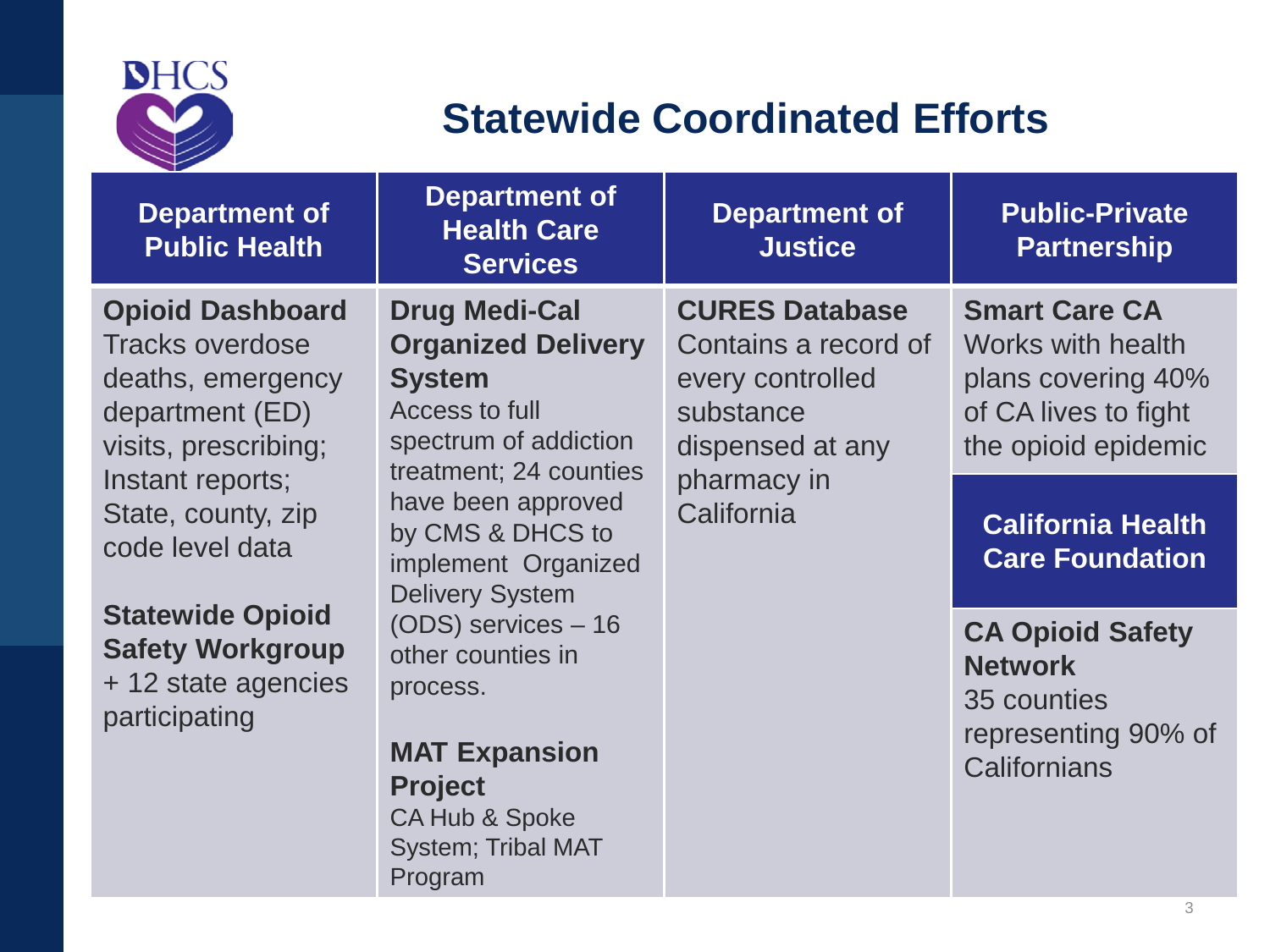

## **Funding Sources**

| <b>State Targeted Response (STR)</b>                                                                               | <b>State Opioid Response (SOR)</b>                                                                                                                                                                                     |
|--------------------------------------------------------------------------------------------------------------------|------------------------------------------------------------------------------------------------------------------------------------------------------------------------------------------------------------------------|
| to the Opioid Crisis                                                                                               | Grant                                                                                                                                                                                                                  |
| \$90 million over a period of 2<br>years                                                                           | \$140 million over a period of 2<br>$\bullet$<br>years                                                                                                                                                                 |
| May 2017 to April 2019                                                                                             | September 2018 to September                                                                                                                                                                                            |
| <b>MAT Expansion Project 1.0</b>                                                                                   | 2020                                                                                                                                                                                                                   |
| - California Hub & Spoke<br>System (H&SS)<br>- Tribal MAT Project<br>- Prevention & Treatment<br><b>Activities</b> | <b>MAT Expansion Project 2.0</b><br>$\bullet$<br>Increase access to MAT<br>- Reducing unmet treatment<br>need<br>- Reduce opioid overdose<br>related deaths through<br>prevention, treatment, and<br>recovery services |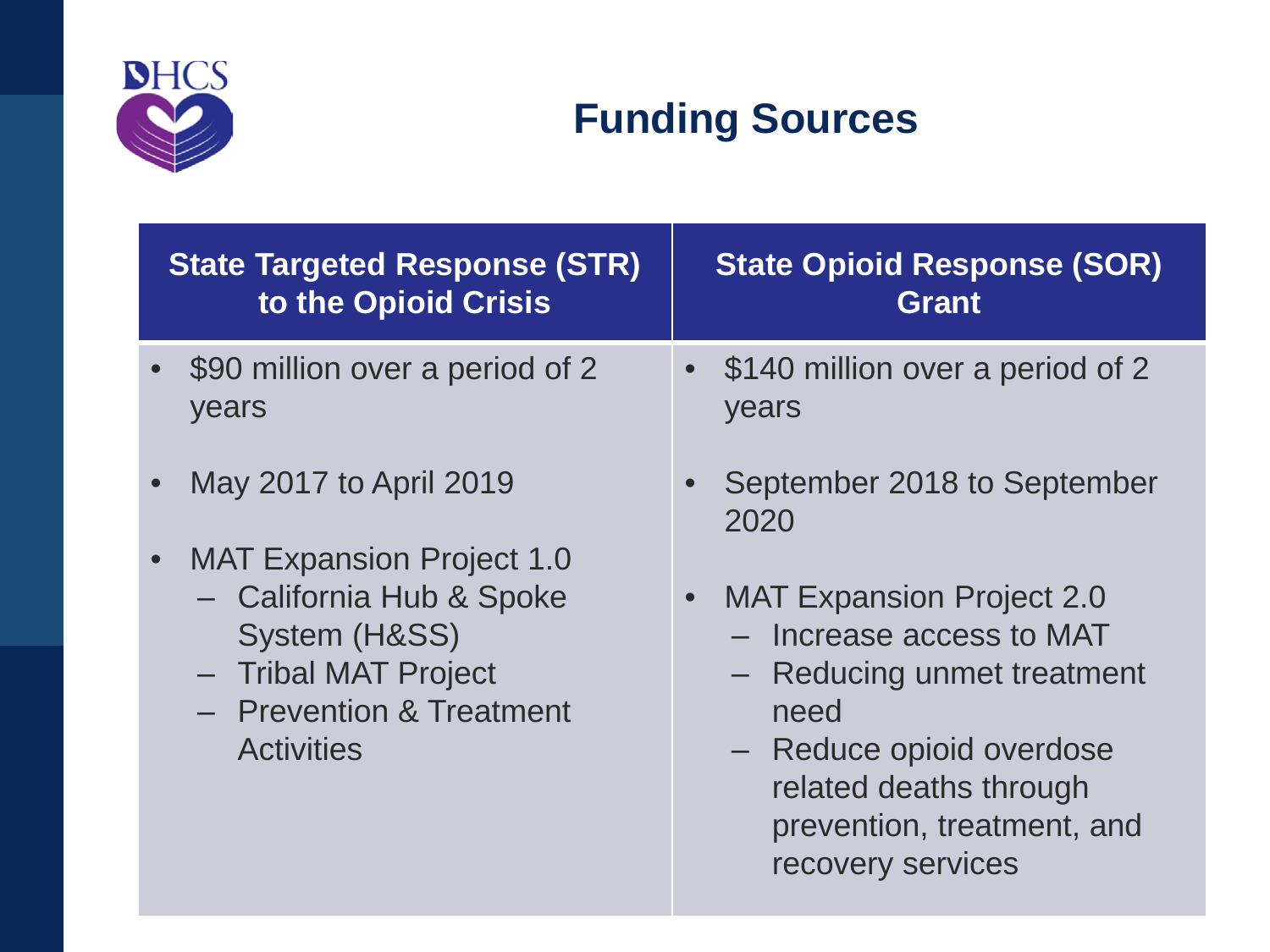

# **Overview of Key SOR Projects**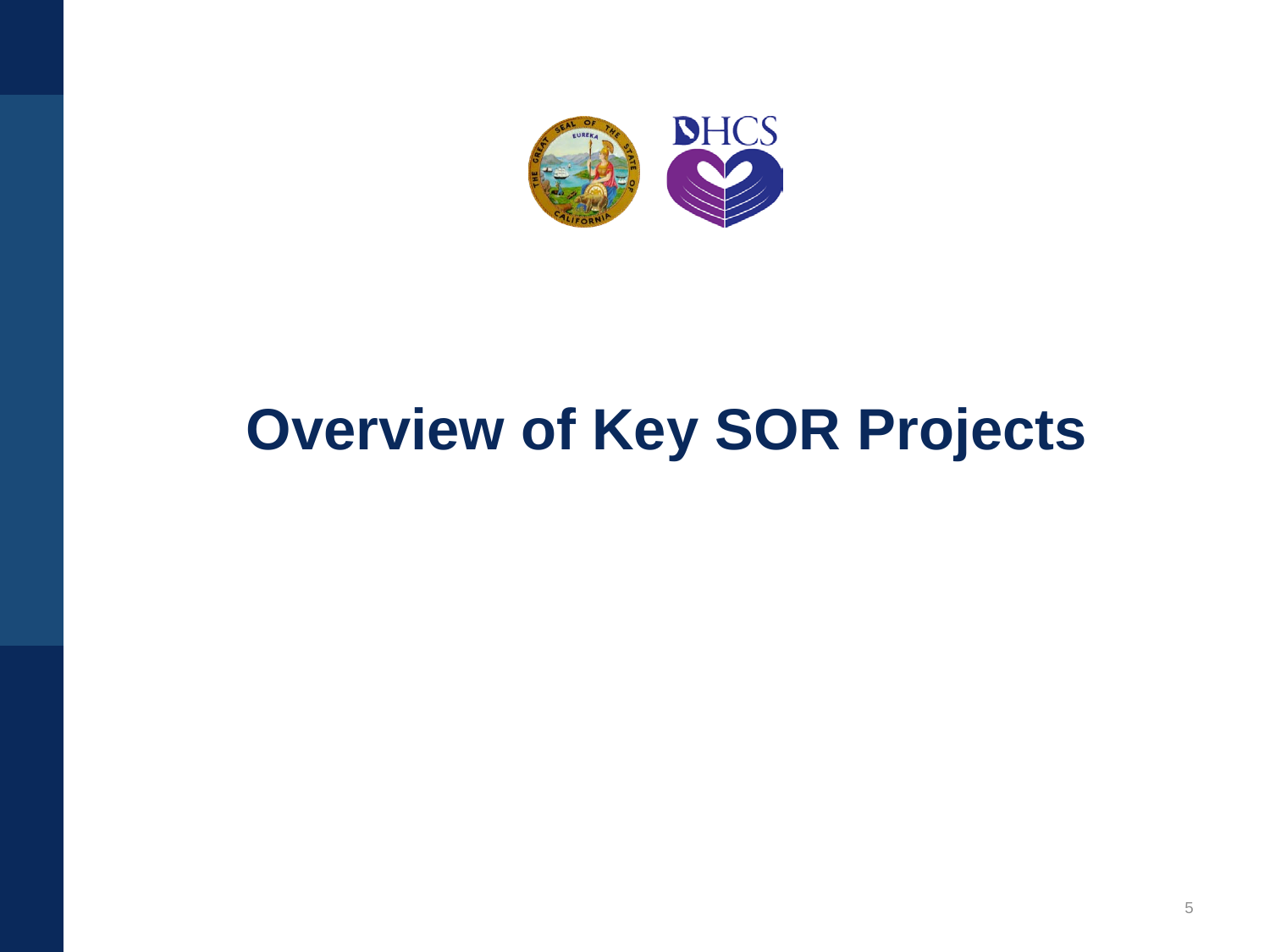

## **Naloxone Distribution Project Cont.**

- **Project Budget:** \$20,000,000
- **Project Goal:** Address the opioid crisis by reducing opioid overdose related deaths through the provision of naloxone.
- How to request free naloxone:
	- ‒ Access the application through the DHCS website
	- ‒ Submit the application electronically or by mail for a minimum of 12 units of naloxone
- The Naloxone Distribution Project (NDP) has distributed 100,000 units of naloxone since the beginning of October 2018.
- To download the application & for more information, visit the DHCS website: <https://bit.ly/2w2Vx9f>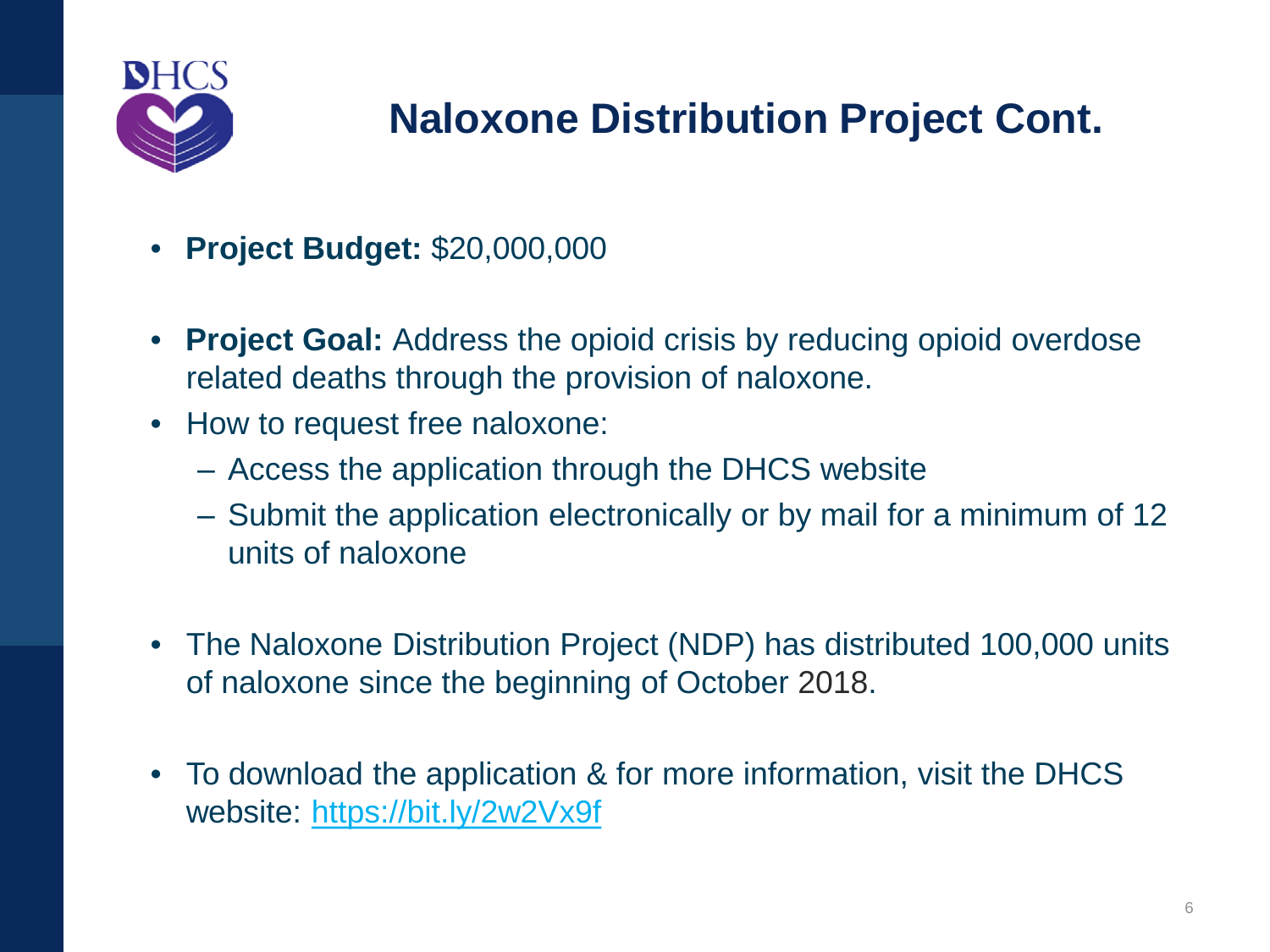

#### **Percent of NDP Applications by Type of Organization**

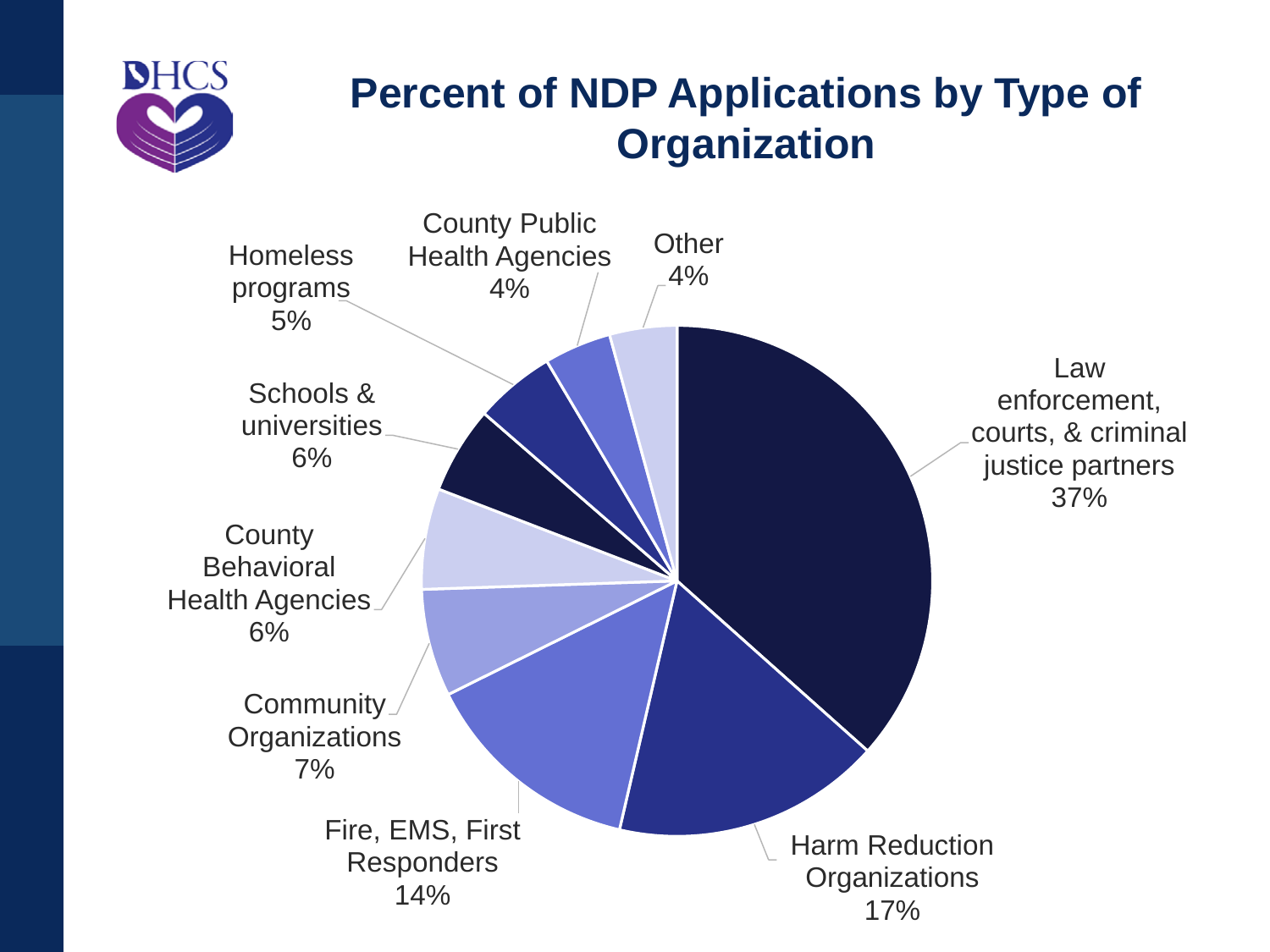

### **Law Enforcement Applications**

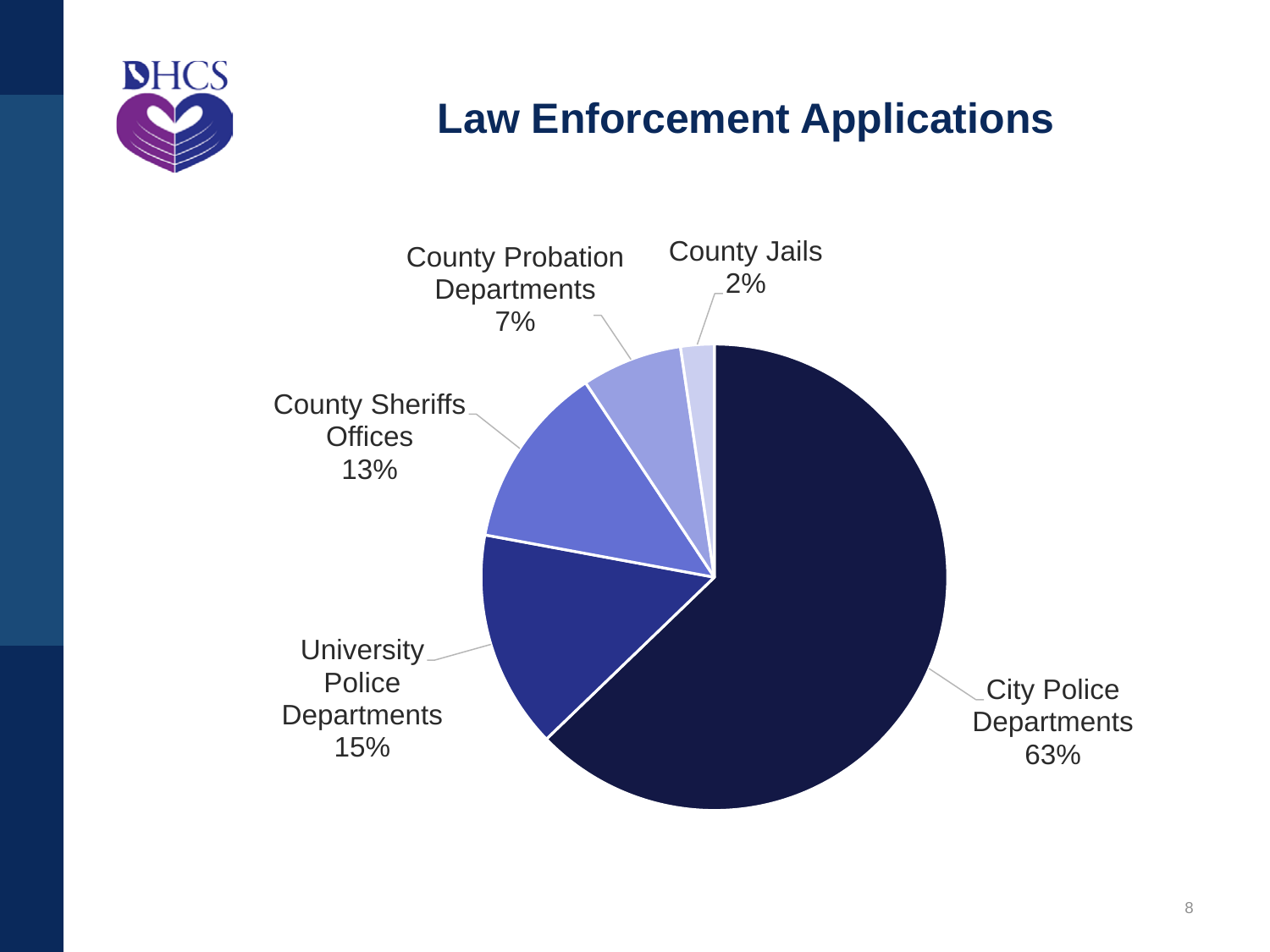

### **Percent of Units by Type of Organization**

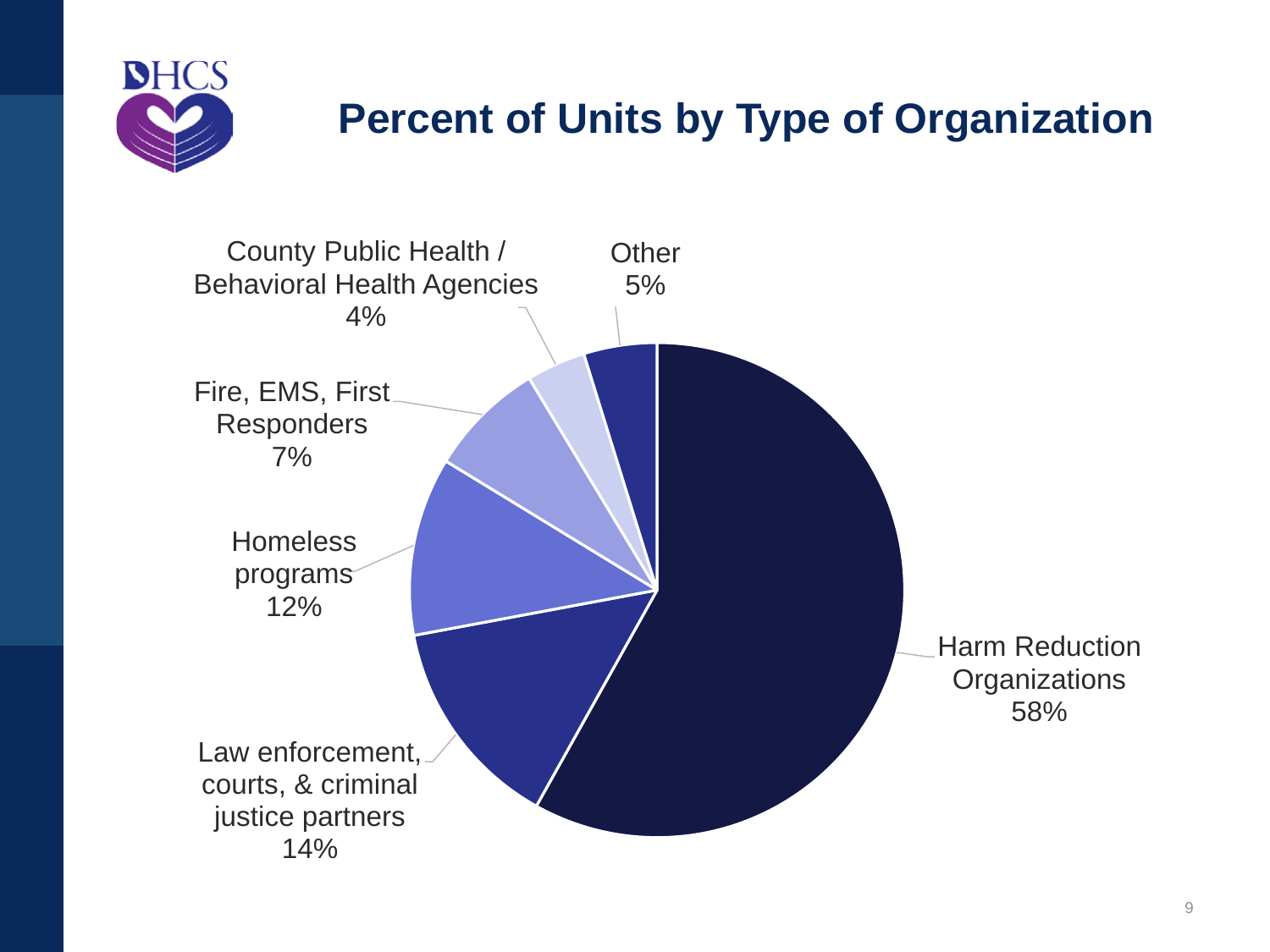

# $12.56 - 23.58$  $542 - 3,217$  $7.48 - 9.97$  $205 - 499$  $75 - 196$  $4.05 - 6.59$  $0.86 - 3.75$  $3 - 65$ O O

SOURCES: Overdose Rates - California Department of Public Health, "California Opioid Overdose Surveillance Dashboard"; accessed December 2018. Population data - State of California Department of Finance, "E-1 Population Estimates for Cities, Counties, and the State — January 1, 2017 and 2018"; accessed December 2018. Naloxone units as of January 16, 2019.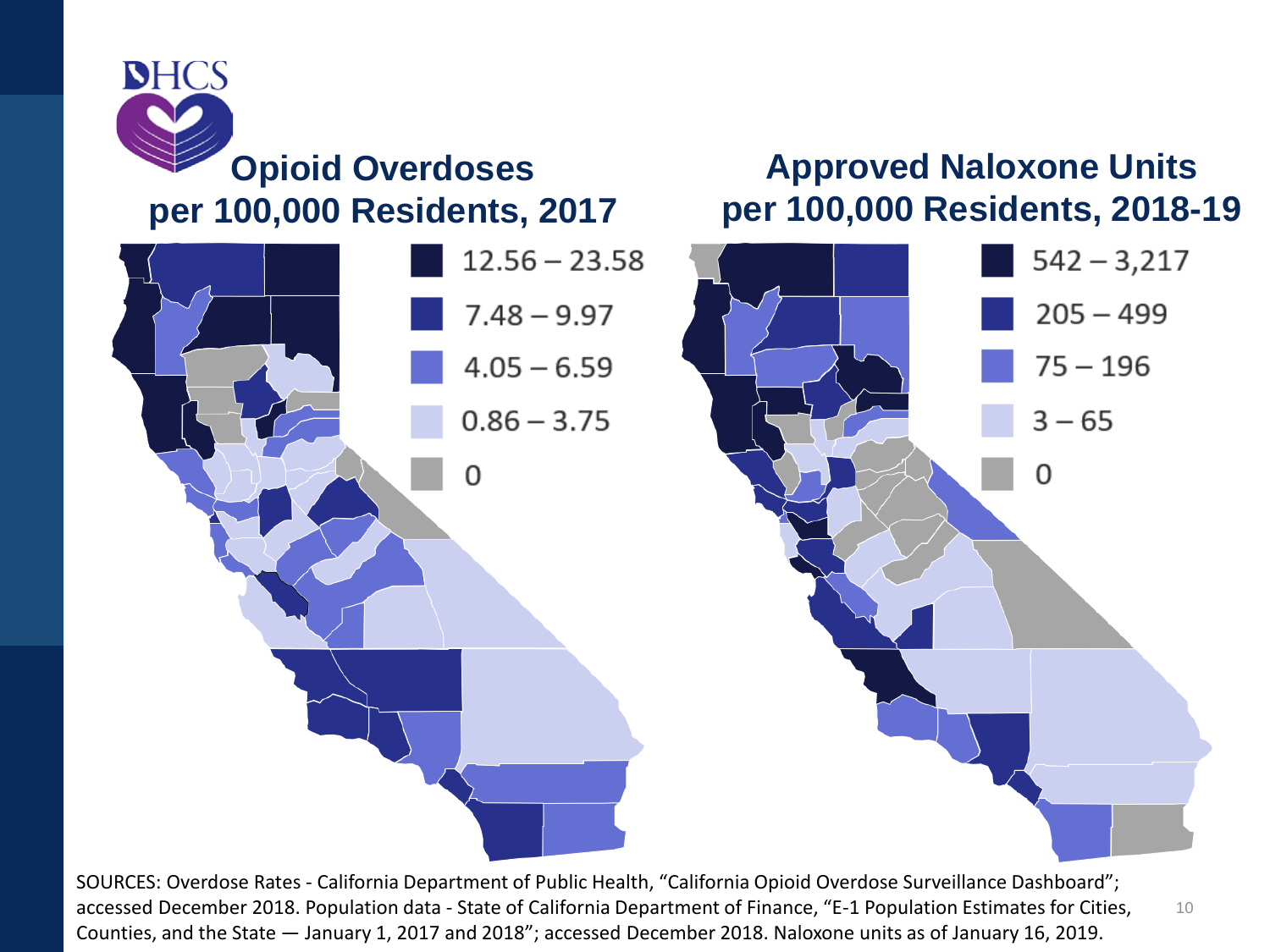

### **MAT Access Points**

- **Project Budget:** \$40,000,000
- **Project Goal:** Support MAT start-up activities and/or MAT enhancement efforts in at least 200 MAT Access Points throughout urban and rural areas.
- Grants will be awarded statewide with a focus on higher OD areas and/or limited access.
- Funding can be used to support the following activities:
	- ‒ Purchase equipment
	- ‒ Train staff
	- ‒ Recruit staff
	- ‒ Capital improvements
	- ‒ Other start-up & enhancement costs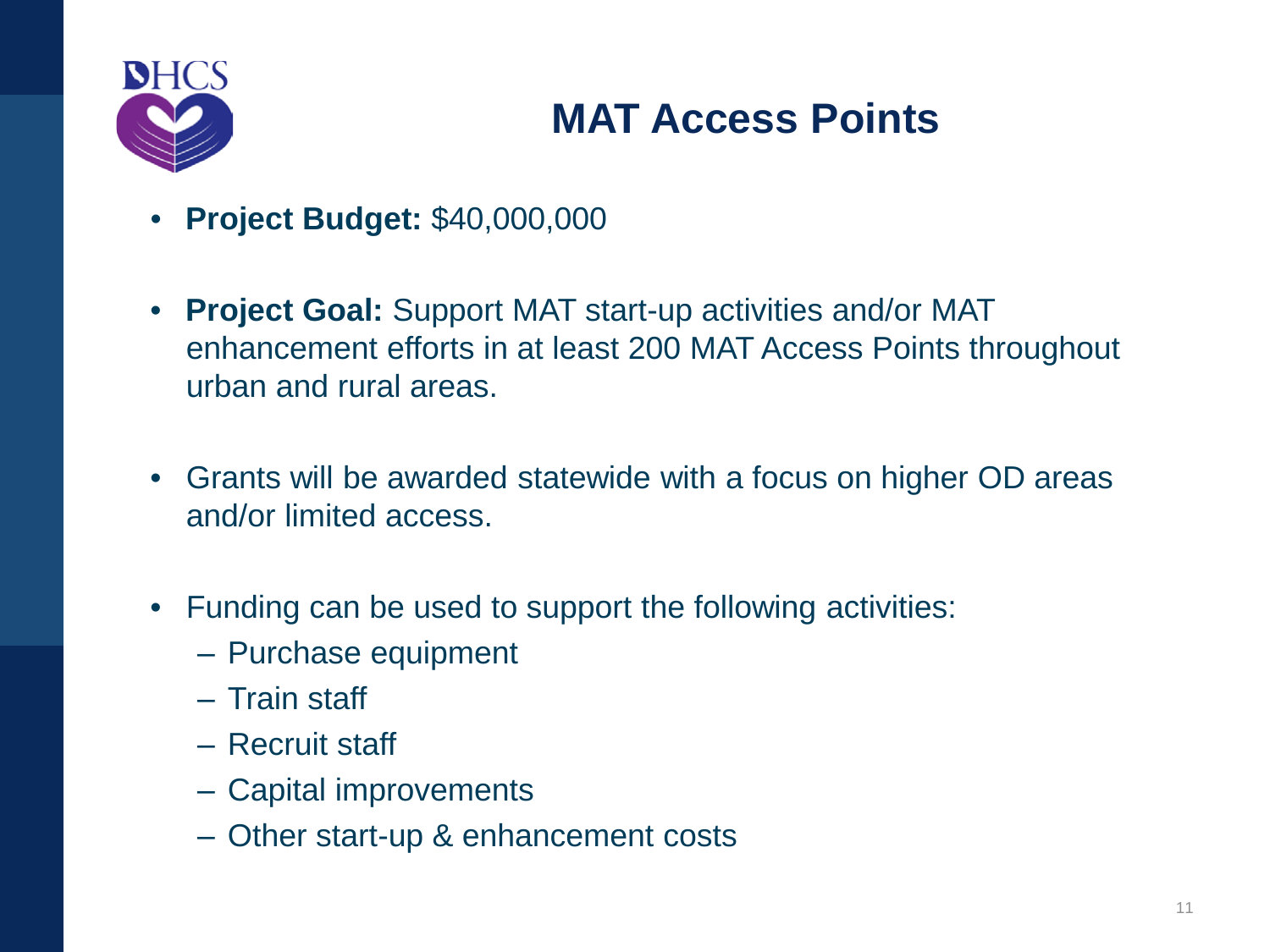

#### **MAT Access Points Cont.**

- Access points can include (but not limited to):
	- ‒ Primary care
	- ‒ Hospitals / EDs
	- ‒ Medication units
	- ‒ Jails
	- ‒ Residential treatment centers
	- ‒ Tribal health centers
	- ‒ DUI providers
	- ‒ Community mental health providers
- The Center at Sierra Health Foundation was selected as the contractor to administer the project.
- Contractor will release request for applications in late February 2019.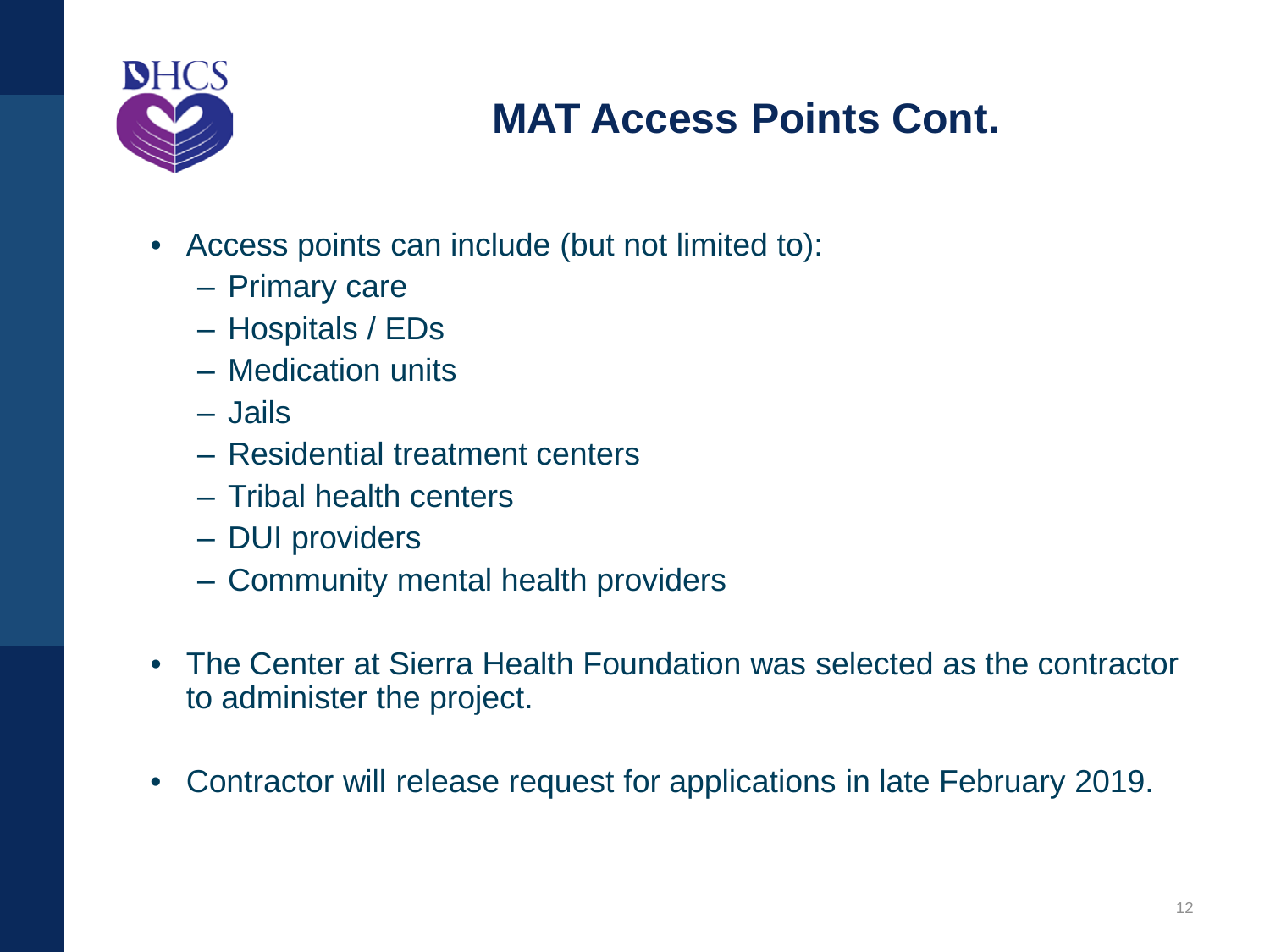

## **Special Populations**

- **Project Budget:** \$26,000,000
- **Project Goal:** Increase access through expansion of current and new services for MAT for perinatal & Neonatal Abstinence Syndrome (NAS), veterans (and families) and youth (and families).
- Primary and secondary prevention activities would also be available with the funding including school programs.
- The contractors to administer the perinatal & NAS, veterans, and youth components:
	- ‒ Health Management Associates was selected as the contractor to administer the perinatal project.
	- ‒ The California Institute for Behavioral Health Solutions was selected as the contractor to administer the youth project.
	- $-$  The veterans project proposal is still under development.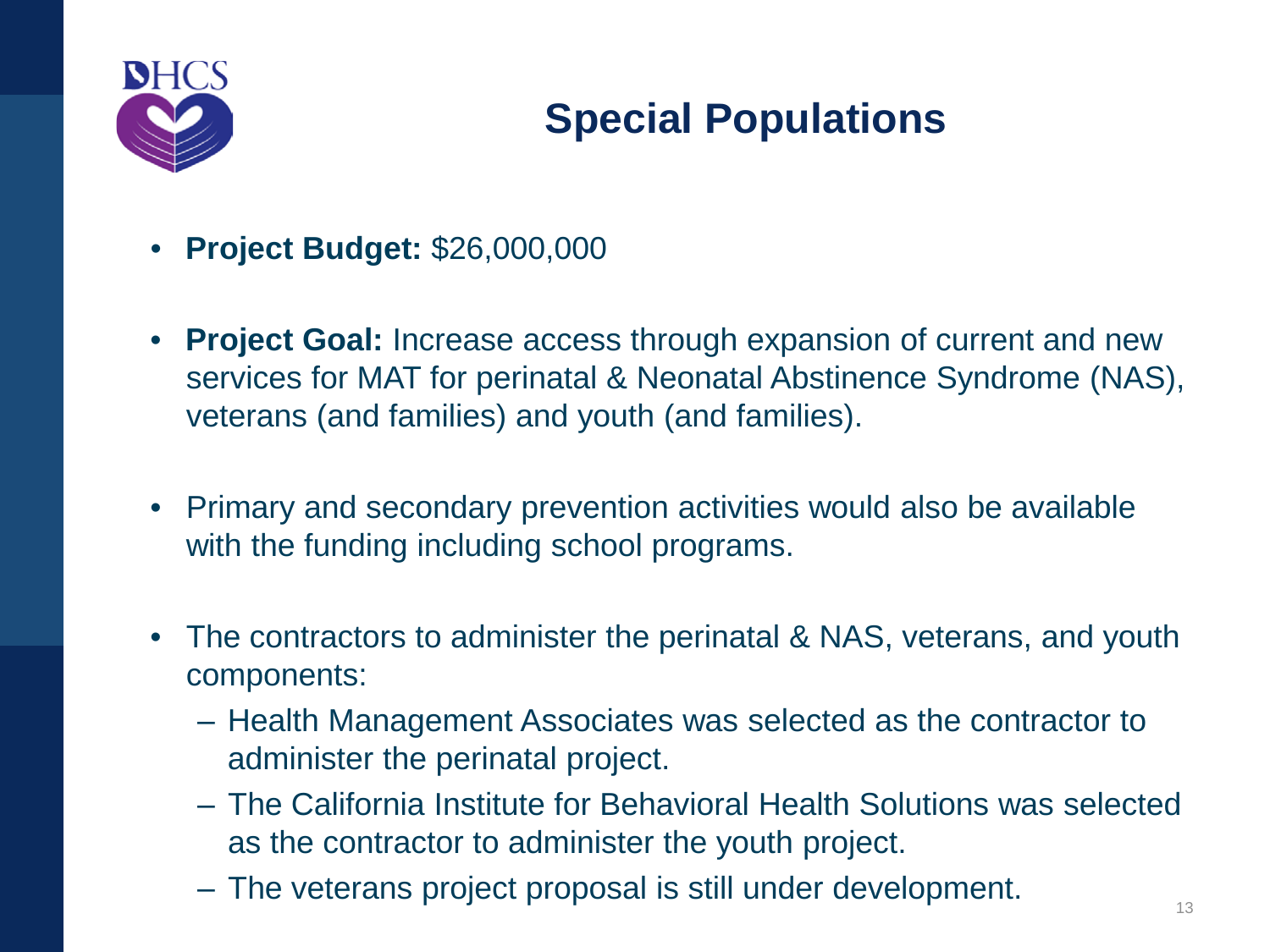

#### **Expanding MAT in County Criminal Justice Settings**

- Available to teams from all California Counties interested in developing or expanding access to Medication Assisted Treatment for opioid addiction in their jails and through their drug court systems (if applicable).
- Teams will begin at different points in access to MAT and need not end at the same point.
- Teams must demonstrate interest in expanding access to at least two forms of MAT for opioid use disorder.
- County Teams must commit to participating for the 18-month Learning Collaborative, which includes four in-person training sessions, monthly coaching calls, webinars, podcasts, and more.
- Currently, 22 counties are participating in Cohort 1 and up to 20 additional counties will be selected for Cohort 2.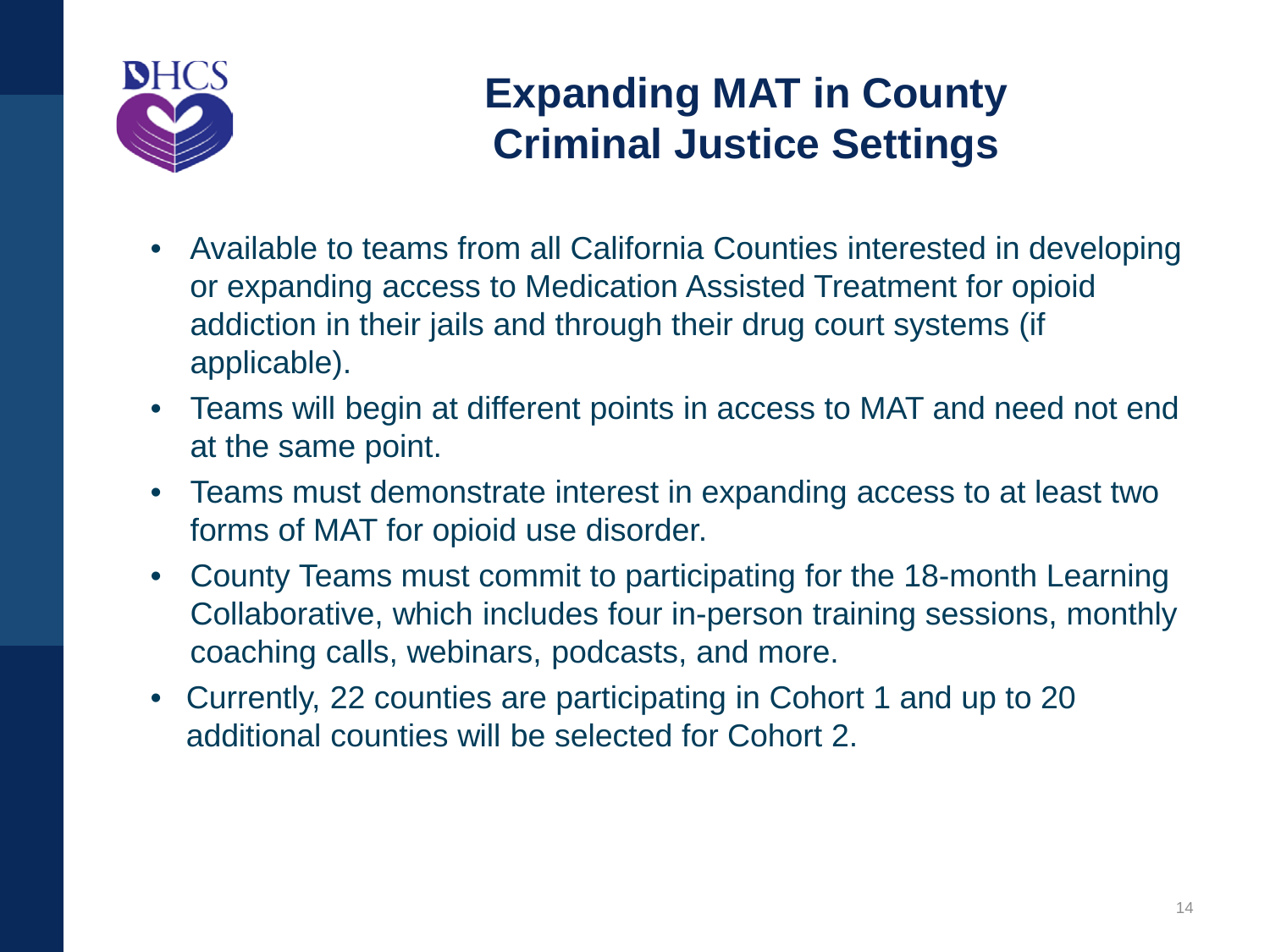

#### **Expanding MAT in County Criminal Justice Settings**

"Participating in the Collaborative did some great things for **Ventura County**. The Collaborative brought together a team of employees within the county that had pieces of the MAT puzzle, and gave us a framework for learning, discussions and innovation. We also appreciated the coaching sessions, which kept us accountable and on task. In short, the MAT collaborative set the stage for our success.*" --* **Rob Davidson, Commander, Ventura County Sheriff's Office and Team Champion**

*"*Many of our team members have been working in parallel in **Marin County** without ever have met before this Learning Collaborative. Having the designated, carved-out time and support to bring us all into the same room together with a shared goal of learning more about addiction treatment modalities has been invaluable. Consequently, we've achieved a significant reduction in the historical silos that existed between county public and mental health services, custody and law enforcement, alcohol and drug treatment providers and our adult drug court." -- **Dr. Jeffrey DeVido, Chief, Addiction Services, Marin County Dept. of Health and Human Services**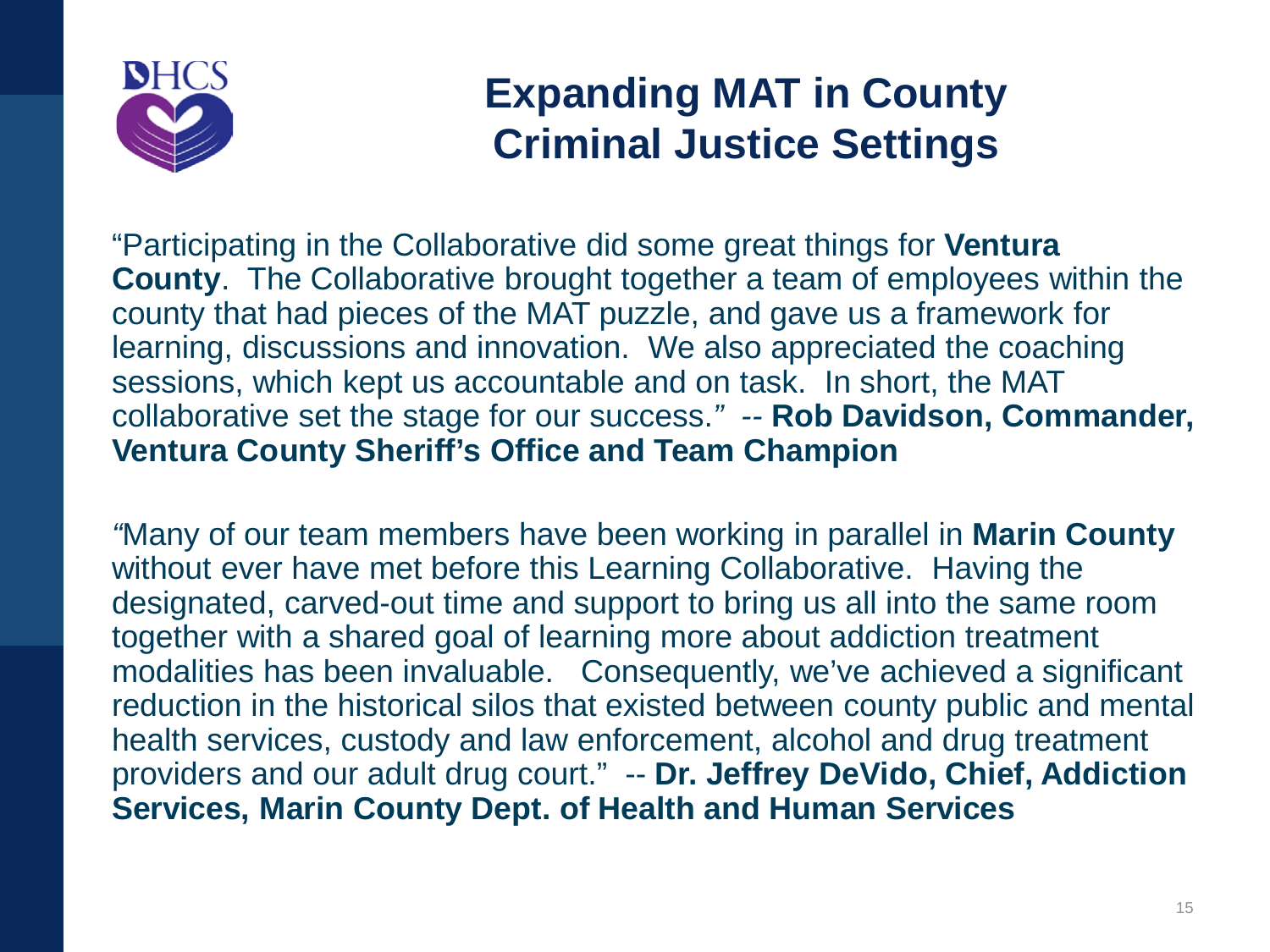

## **Tribal MAT Program**

Funded under the Opioid State Targeted Response (STR) and State Opioid Response (SOR) federal grants. A total of \$10 million.

- $\triangleright$  MAT Champions
- **≻ Project Echo**
- **≻OUD Suicide Prevention**
- Needs Assessment
- **≻ Clinic specific TA**
- $\triangleright$  Tele-MAT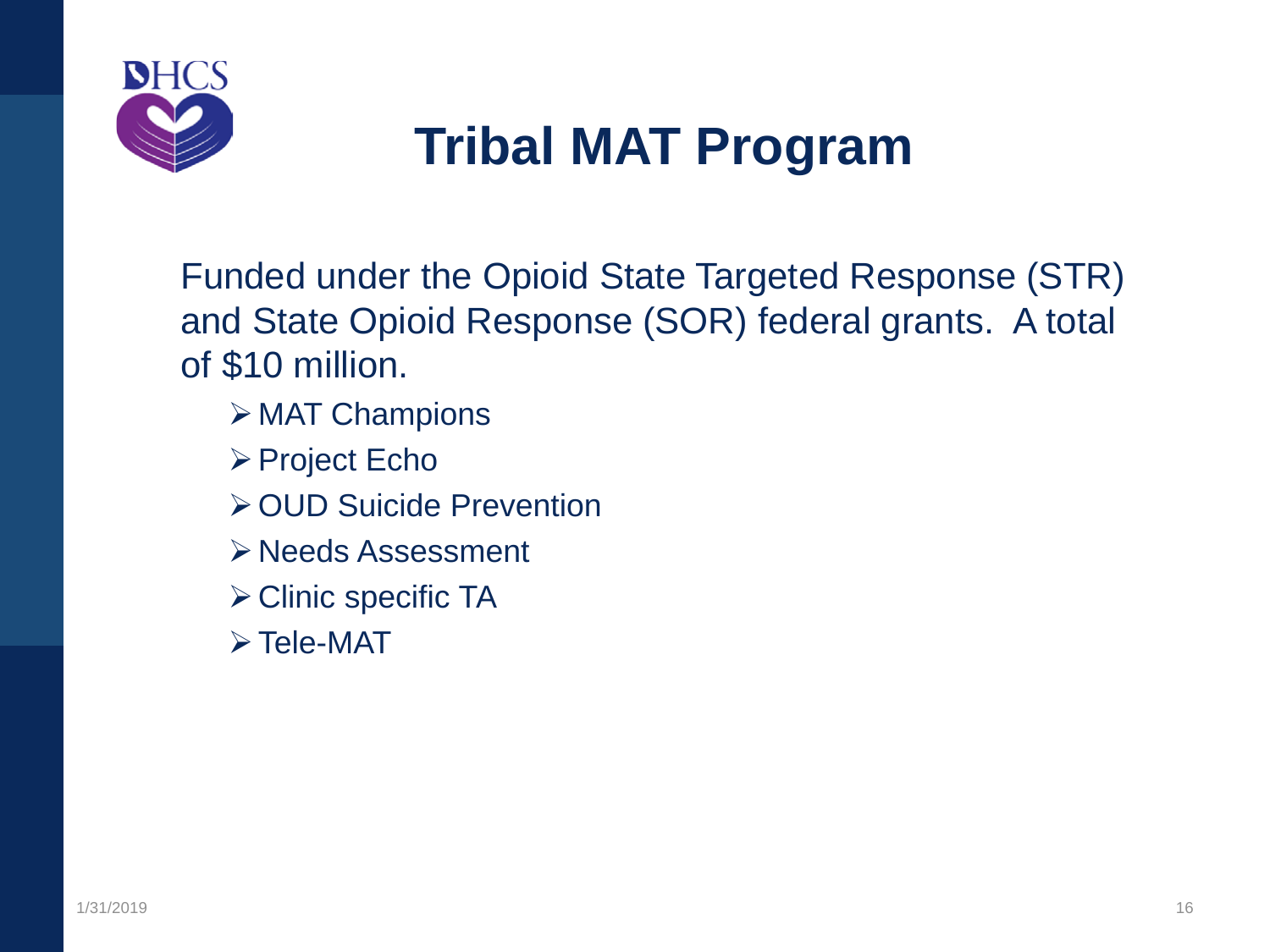

#### **Age-Adjusted Opioid Overdose Death Rate per 100k CA Residents, by Race/Ethnicity, 2017**



1/31/2019 17 Dashboard", accessed January 2019; available at: https://discovery.cdph.ca.gov/CDIC/ODdash/Source: California Department of Public Health, "California Opioid Overdose Surveillance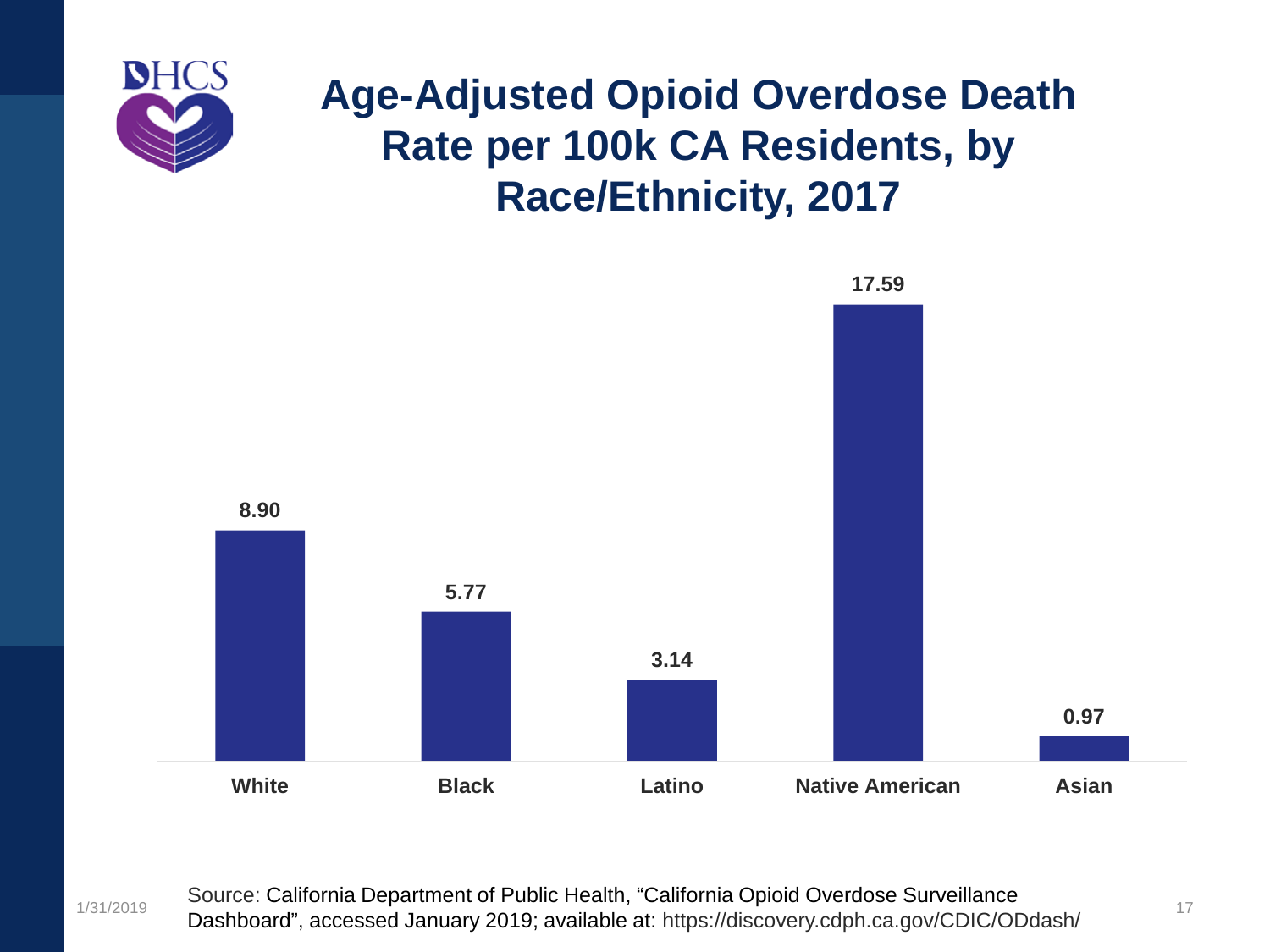

#### **Toolkits**

- **Project Goal:** Develop informational toolkits for a variety of stakeholders and target audiences.
- As each toolkit is finalized, an informational webinar will be hosted to summarize the content, and how the toolkit can be best utilized.
- Toolkit topics / audiences include:
	- ‒ Residential Facilities: completed January 2019
	- ‒ Counselors
	- ‒ Criminal Justice
	- ‒ DUI Providers
	- ‒ Employers
	- ‒ Hospitals & EDs
	- ‒ NTPs
	- ‒ Outpatient Facilities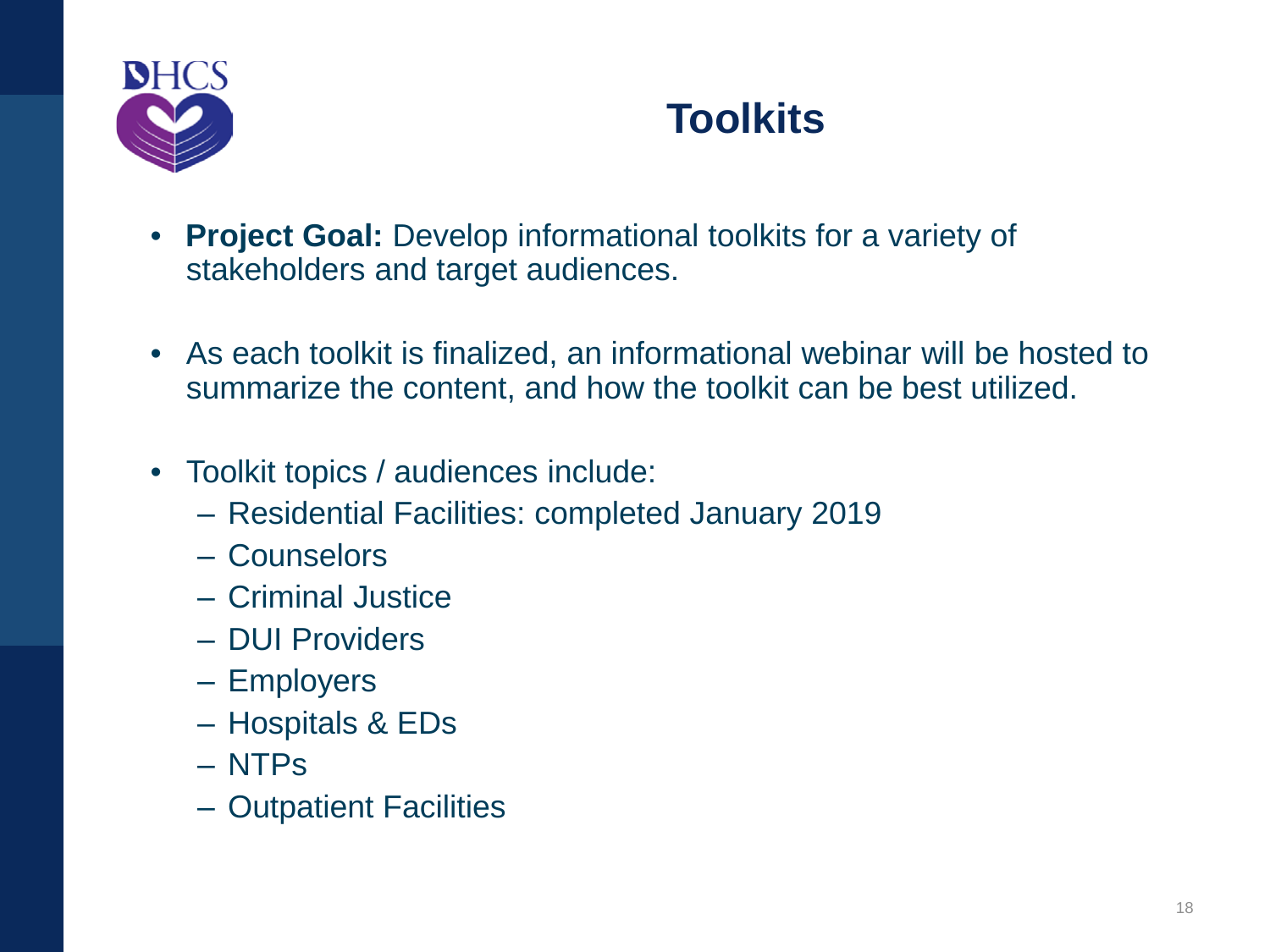

#### **MAT Access Point Expansion**

| <b>Access</b><br><b>Point</b><br><b>Transitions</b> | Provided an in-depth analysis of key gaps in transitions between<br>access points & deployed a statewide strategy in January 2019.<br>Analyze and create a plan for high-OD counties / regions.<br>$\bullet$<br>Convene local leaders to find solutions for select high overdose<br>death counties / regions with limited MAT access.<br>Health Management Associates (HMA) has been selected as the<br>$\bullet$<br>contractor to administer this project. |
|-----------------------------------------------------|-------------------------------------------------------------------------------------------------------------------------------------------------------------------------------------------------------------------------------------------------------------------------------------------------------------------------------------------------------------------------------------------------------------------------------------------------------------|
| <b>Counselors</b><br>in Rural<br><b>EDs</b>         | Public Health Institute has been selected as the contractor to<br>administer this project.<br>Test concept of rural hospital's being a primary MAT location at<br>$\bullet$<br>10 sites. RFA for hospital sites was available made in December<br>2018.<br>10 sites were awarded in January 2019.<br>$\bullet$                                                                                                                                              |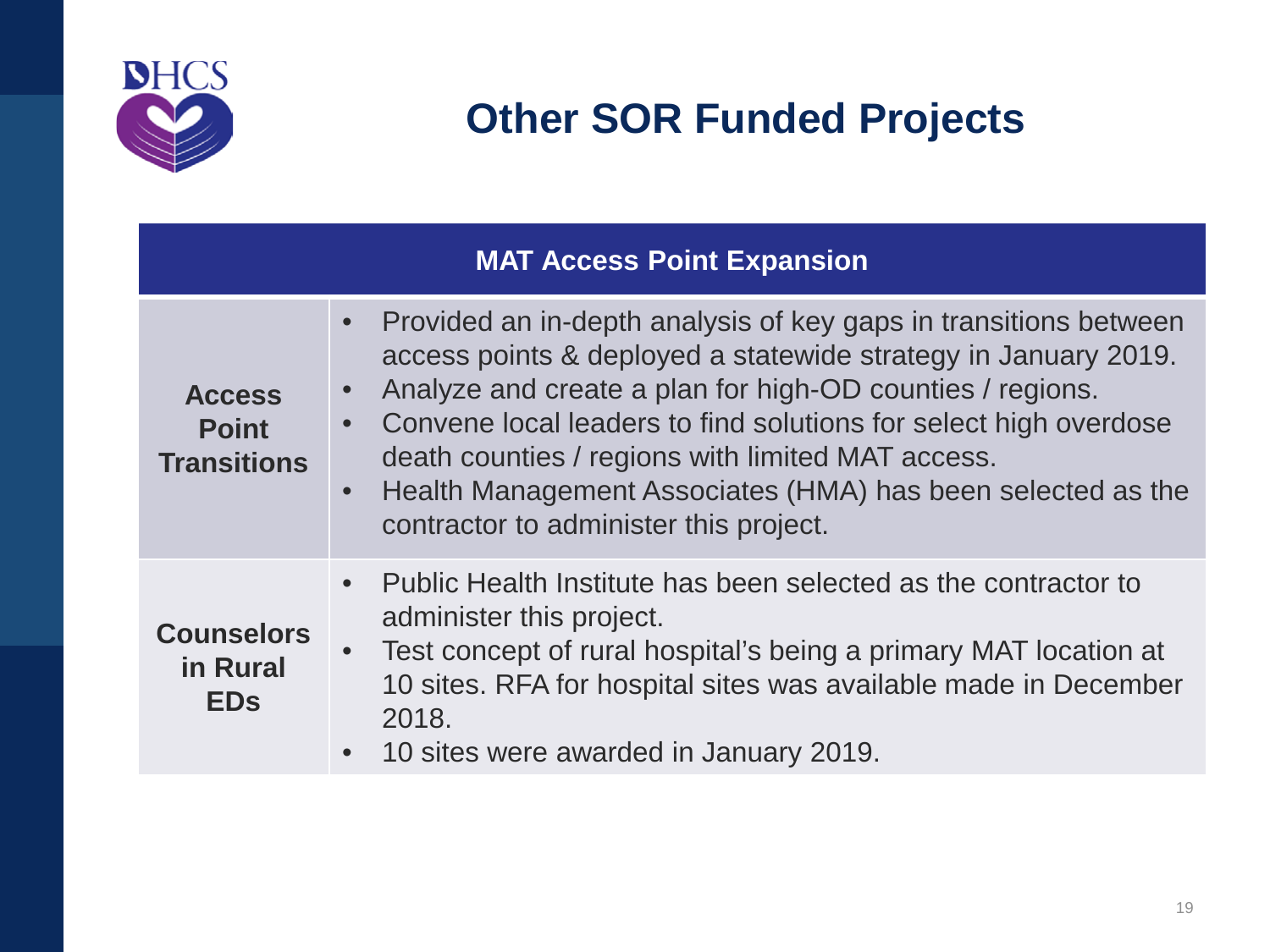

| <b>MAT Access Point Expansion</b>                         |                                                                                                                                                                                                                                                                                                                                                                                               |  |  |
|-----------------------------------------------------------|-----------------------------------------------------------------------------------------------------------------------------------------------------------------------------------------------------------------------------------------------------------------------------------------------------------------------------------------------------------------------------------------------|--|--|
| <b>Media</b><br><b>Campaign</b>                           | Media Solutions has been selected as the contractor to administer<br>$\bullet$<br>this project.<br>A media campaign targeted at individuals with an OUD & their<br>$\bullet$<br>families.<br>Include a toll-free line or website to connect to MAT individuals to<br>$\bullet$<br>treatment services.<br>Campaign will air by spring/summer 2019.<br>$\bullet$                                |  |  |
| <b>Primary Care</b>                                       |                                                                                                                                                                                                                                                                                                                                                                                               |  |  |
| <b>Treating</b><br><b>Addiction</b><br>in Primary<br>Care | Fund 40 primary care health center sites in California with \$50,000<br>$\bullet$<br>to participate in an 18-month learning collaborative.<br>Will provide methods and tools to guide grantees through designing<br>$\bullet$<br>new or expanding existing MAT programs in the primary care<br>setting.<br>• The Center for Care Innovations has been selected to administer<br>this project. |  |  |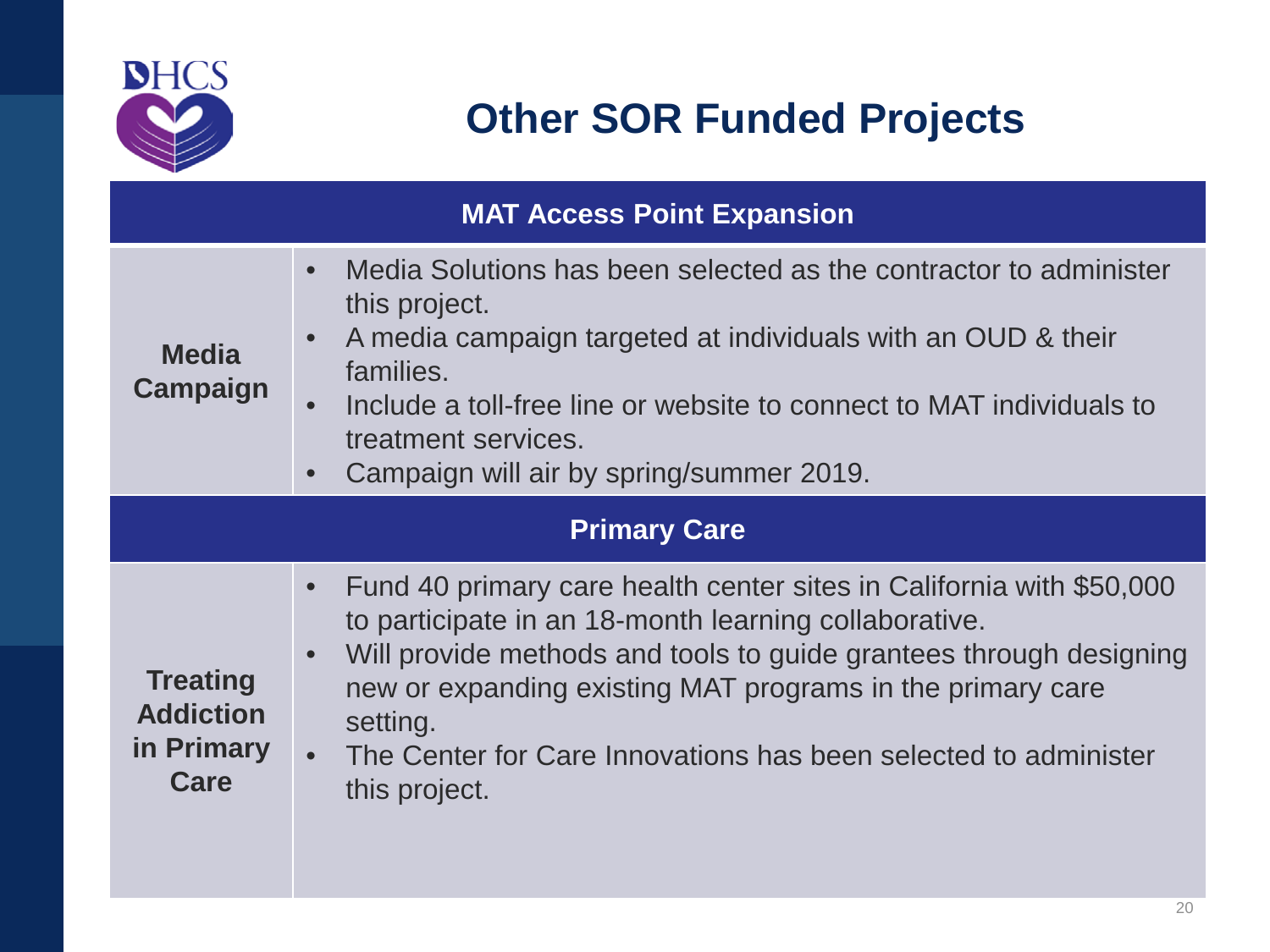

|                                               | <b>Hospitals</b>                                                                                                                                                                                                                                                                                                                                                                                                                                                          |
|-----------------------------------------------|---------------------------------------------------------------------------------------------------------------------------------------------------------------------------------------------------------------------------------------------------------------------------------------------------------------------------------------------------------------------------------------------------------------------------------------------------------------------------|
| <b>California</b><br><b>Bridge</b><br>Program | Enhance ED-BRIDGE expansion with 30+ new sites.<br>$\bullet$<br>Funding will be provided to expand access to MAT in the<br>$\bullet$<br>hospital settings.<br>Integrating paramedics into the continuum of care for<br>$\bullet$<br>buprenorphine treatment starting February 2019.<br>Making buprenorphine part of the standard emergency medicine<br>$\bullet$<br>curriculum for all CA emergency medicine residency programs<br>which will be integrated by July 2019. |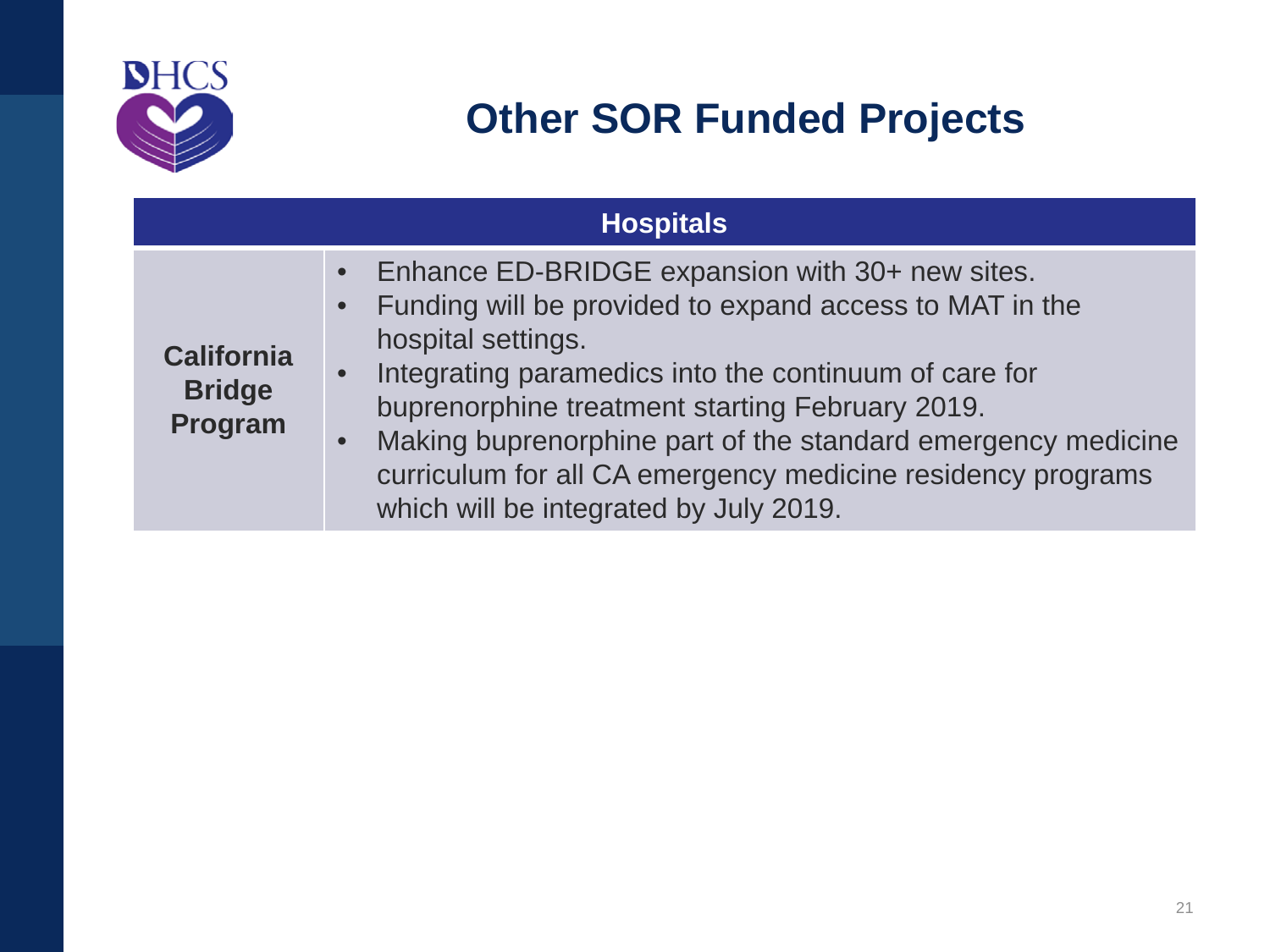

**NTP Treatment** 

**Capacity**

#### **Other SOR Funded Projects**

#### **SUD Providers** • Develop specialized training program for NTPs to build new buprenorphine and naltrexone capacity & to work collaboratively with primary care. • Provide technical assistance (TA), mentorship, protocols, workflows, & site visits. • Contractor will be selected through RFA process. RFA is available on

• Program will be implemented by April 2019.

#### California Highway Patrol (CHP) Project

- CHP will develop a Drug Impairment Intervention Training (DIIT) to assist DUI program providers with recognition and intervention of OUD amongst the DUI offender population.
- Program will be implemented by July 2019.

#### **DUI MAT Integration**

#### Linkages to Resources

DHCS website.

- Create linkages to resources and referral options to MAT in order to reduce opioid overdoses, opioid related traffic fatalities, and curb recidivism.
	- The CA Association of DUI Treatment Programs has been selected to administer this project.
	- **Program will be implemented by February 2019.**  $222$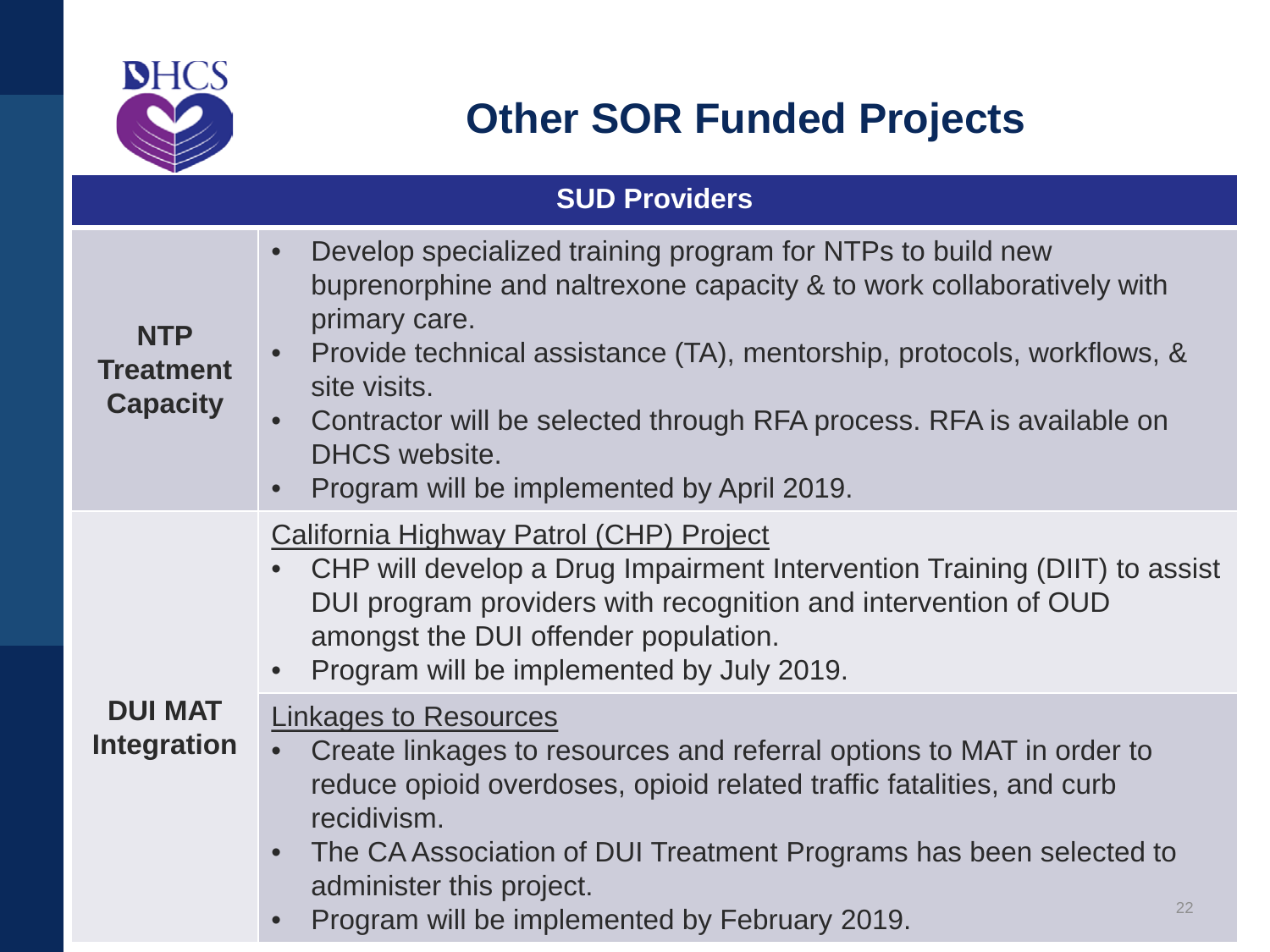

|                                     | <b>Counties</b>                                                                                                                                                                                                                                                                                                                                                                                                                                                                                                                                                                                                                   |
|-------------------------------------|-----------------------------------------------------------------------------------------------------------------------------------------------------------------------------------------------------------------------------------------------------------------------------------------------------------------------------------------------------------------------------------------------------------------------------------------------------------------------------------------------------------------------------------------------------------------------------------------------------------------------------------|
| <b>County</b><br><b>Touchpoints</b> | Implement a "targeted information campaign" for key county<br>$\bullet$<br>referral touchpoints (including courts, law enforcement and<br>Child Welfare & County Welfare Agencies) to ensure<br>awareness of treatment resources and how to access<br>services.<br>Provide TA to judges, parole, probation and additional county<br>$\bullet$<br>staff on overdose prevention and intervention tactics (like<br>motivational interviewing).<br>Contractor will be selected through RFA process. RFA will be<br>$\bullet$<br>available on DHCS website in January 2019.<br>Programs will be implemented by July 2019.<br>$\bullet$ |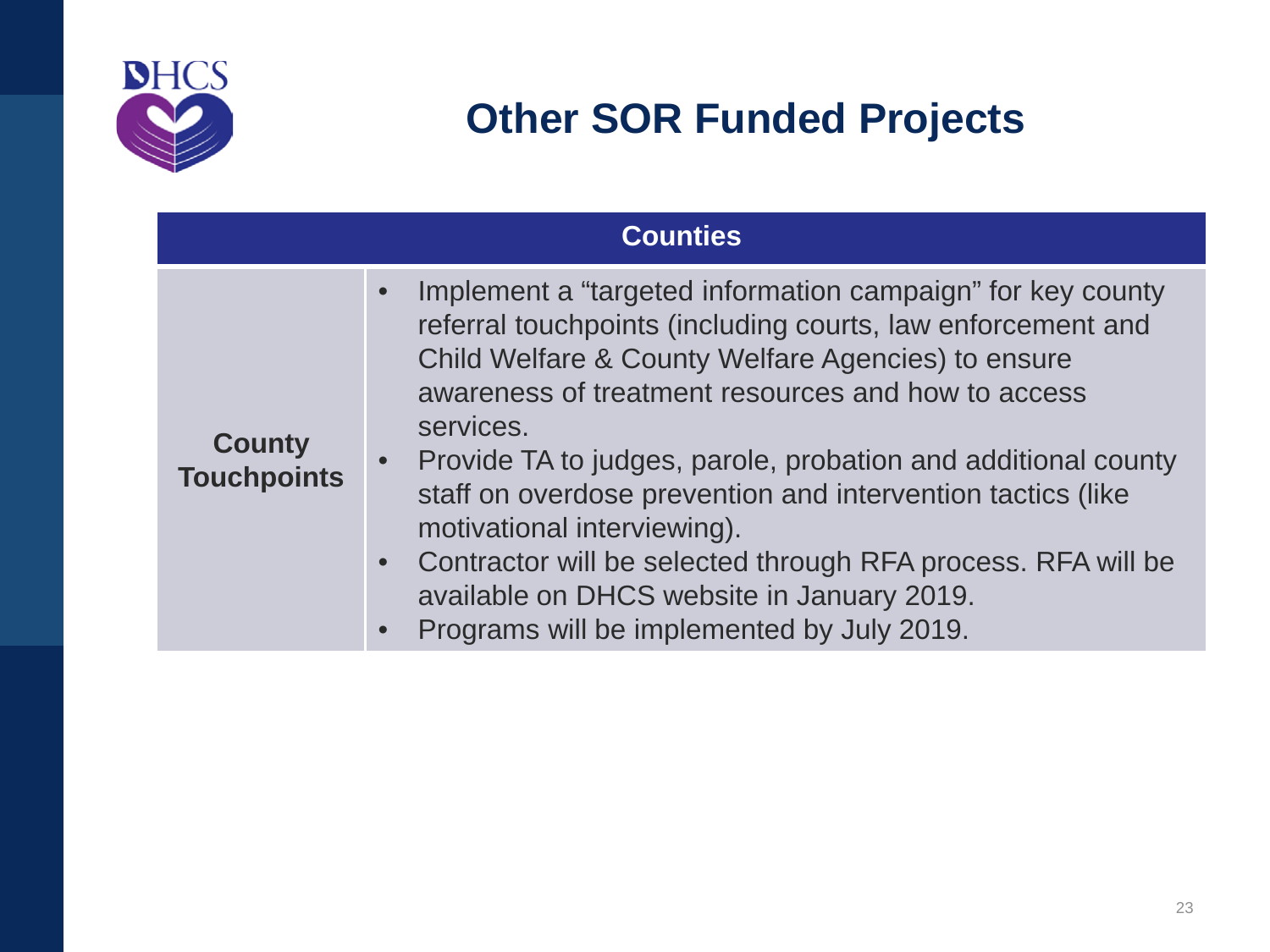

| <b>Mentoring Resources</b>         |                                                                                                                                                                                                                                                                                                                                                                                                                                                                 |  |  |
|------------------------------------|-----------------------------------------------------------------------------------------------------------------------------------------------------------------------------------------------------------------------------------------------------------------------------------------------------------------------------------------------------------------------------------------------------------------------------------------------------------------|--|--|
| <b>24/7 MAT</b><br><b>Coaching</b> | Expand current 24/7 MAT mentorship network to cover all new<br>$\bullet$<br>EDs, primary care, mental health, and hospital access points.<br>Funding will be utilized to cover training costs and extra staff<br>$\bullet$<br>required for project ramp-up.<br>The University of California, San Francisco (UCSF) has been<br>selected as the contractor to administer this project.<br>Project will be implemented by February 2019.<br>$\bullet$              |  |  |
| <b>Mentored</b><br>Learning        | Expand the California Society of Addiction Medicine (CSAM)<br>$\bullet$<br>mentoring project with 40 mentoring experiences each year for<br>two years.<br>The CSAM has been selected as the contractor to administer<br>$\bullet$<br>this project.<br>40 new mentoring opportunities will be available from May to<br>$\bullet$<br>December 2019.<br>An additional 40 mentoring opportunities will be available from<br>$\bullet$<br>January to September 2020. |  |  |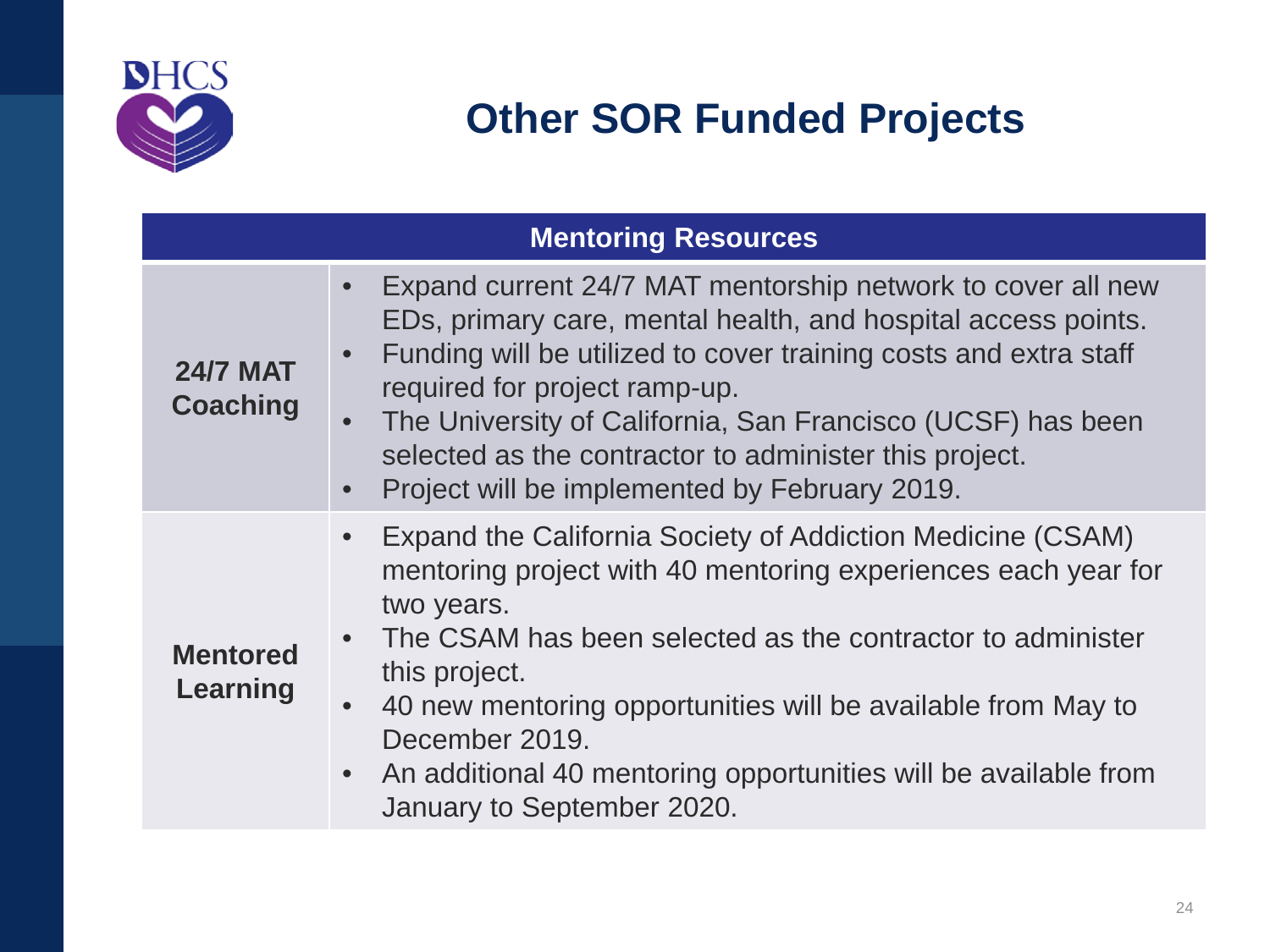

| <b>Mentoring Resources</b>                             |                                                                                                                                                                                                                                                                                                                                                                                                                                                                   |  |  |
|--------------------------------------------------------|-------------------------------------------------------------------------------------------------------------------------------------------------------------------------------------------------------------------------------------------------------------------------------------------------------------------------------------------------------------------------------------------------------------------------------------------------------------------|--|--|
| <b>Waivered</b><br><b>Prescriber</b><br><b>Support</b> | Deployed survey to 1000+ waivered prescribers by October 2018.<br>$\bullet$<br>Based on survey results, provide support to waivered prescribers<br>$\bullet$<br>via "physician champions" who would be hired to travel<br>throughout California to provide on-site support. Physician<br>champions will be deployed starting March 2019.<br>• The University of California, Los Angeles (UCLA) has been<br>selected as the contractor to administer this project. |  |  |
| <b>MAT</b><br><b>Workforce</b>                         | • Host two summits about MAT (in the northern & southern regions<br>of the state) for addiction counselors, mental health professionals,<br>and social workers.<br>California State University, Sacramento (CSUS) has been<br>$\bullet$<br>selected as the contractor to administer this project.<br>• The convenings will take place in June 2019.<br>NorCal convening will be held on June 4 <sup>th</sup> in Sacramento.                                       |  |  |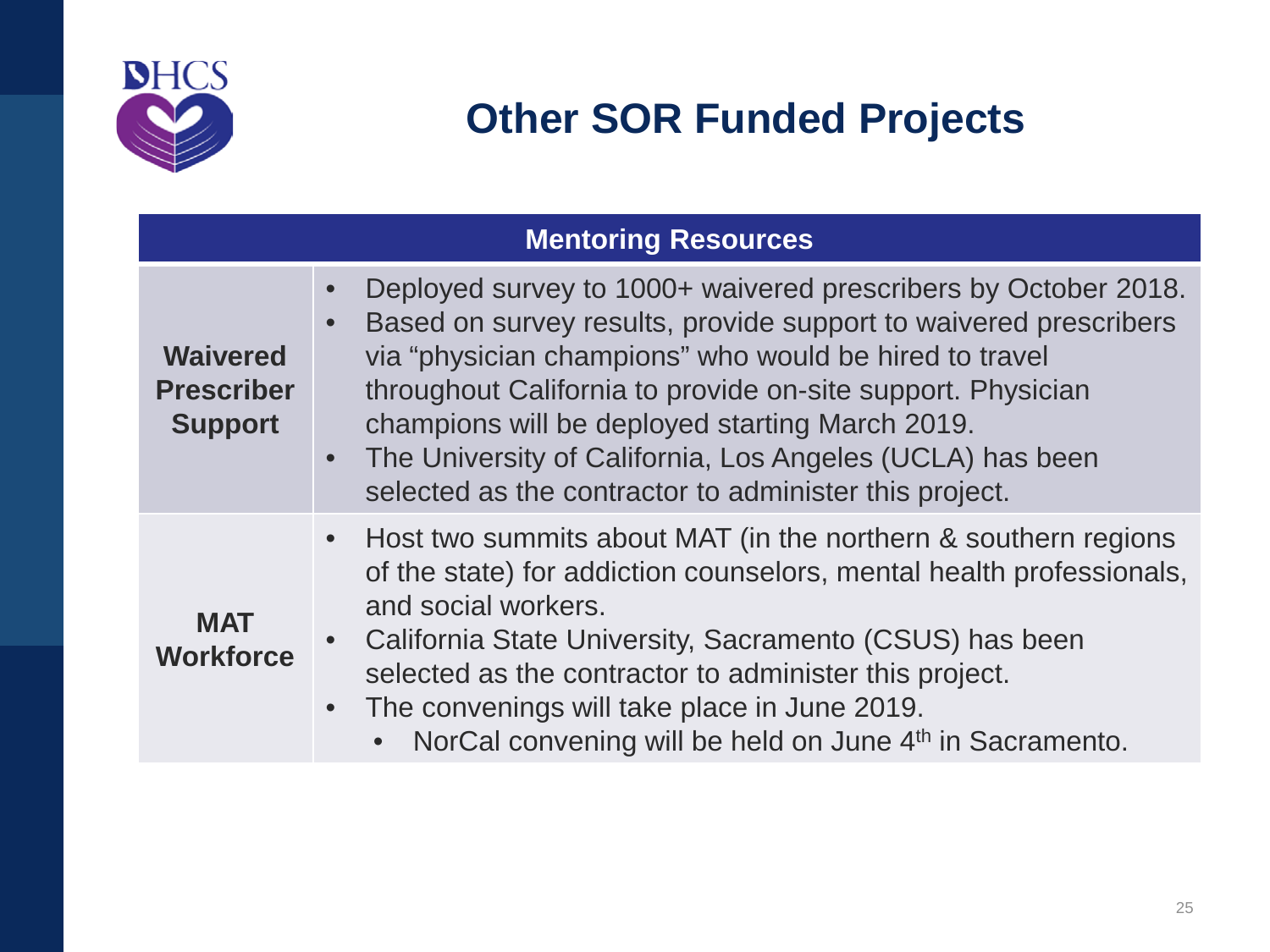

| <b>Mentoring Resources</b>          |                                                                                                                                                                                                                                                                                                                                                                                                                                                                                                                  |  |
|-------------------------------------|------------------------------------------------------------------------------------------------------------------------------------------------------------------------------------------------------------------------------------------------------------------------------------------------------------------------------------------------------------------------------------------------------------------------------------------------------------------------------------------------------------------|--|
| <b>Academic</b><br><b>Detailing</b> | Incorporated academic detailing into health plans and health<br>$\bullet$<br>payer systems in January 2019.<br>Hire a pharmacy detailer which would be tasked with identifying<br>$\bullet$<br>which pharmacies across the state furnish naloxone, and conduct<br>academic detailing starting March 2019.<br>The California Department of Public Health (CDPH) has been<br>$\bullet$<br>selected as the contractor to administer this project.                                                                   |  |
| <b>Overdose Prevention</b>          |                                                                                                                                                                                                                                                                                                                                                                                                                                                                                                                  |  |
| <b>Fentanyl</b>                     | Set-up fentanyl reporting system from California & incorporate<br>into current mandated reporting system by April 2019.<br>Improve the opioid surveillance dashboard for poly drug use and<br>to expand the dashboard to include social determinants of health<br>by April 2019.<br>Improve detection of fentanyl outbreaks through the 58 coroners<br>$\bullet$<br>to facilitate effective responses by March 2019.<br>The CDPH has been selected as the contractor to administer this<br>$\bullet$<br>project. |  |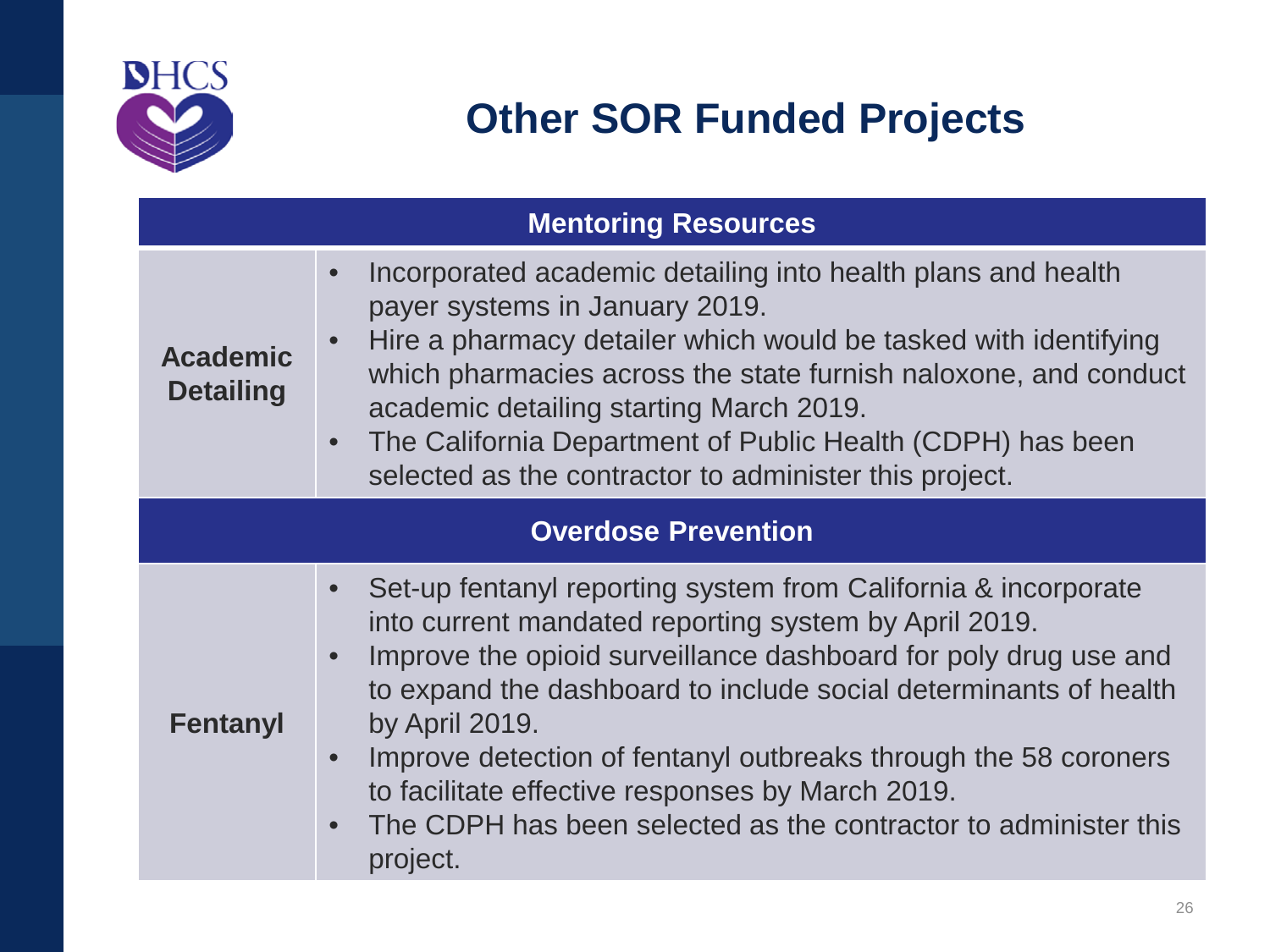

| <b>Overdose Prevention</b>       |                                                                                                                                                                                                                                                                                                                                                            |  |
|----------------------------------|------------------------------------------------------------------------------------------------------------------------------------------------------------------------------------------------------------------------------------------------------------------------------------------------------------------------------------------------------------|--|
| <b>Drug Take-</b><br><b>Back</b> | The California Product Stewardship Council has been selected<br>$\bullet$<br>as the contractor to administer this project.<br>Fund statewide drug take-back programs in approved locations.<br>$\bullet$<br>Approved locations will be selected by March 2019.                                                                                             |  |
| <b>CURES</b><br><b>PDMP</b>      | Enhance California's Prescription Drug Monitoring Program<br>$\bullet$<br>database.<br>The California Department of Justice (DOJ) has been selected<br>$\bullet$<br>as the contractor to administer this project.<br>An IT contractor will be selected by May 2019.<br>System changes will be designed between June 2019 to<br>$\bullet$<br>September 2020 |  |
| <b>Technical Assistance</b>      |                                                                                                                                                                                                                                                                                                                                                            |  |
| <b>Evaluation</b>                | Conduct an evaluation of the Tribal MAT Project & other key<br>$\bullet$<br>SOR projects.<br>The University of California, Los Angeles (UCLA) has been<br>$\bullet$<br>selected as the contractor to administer this project.<br>Evaluation commenced January 2019.<br>$\bullet$                                                                           |  |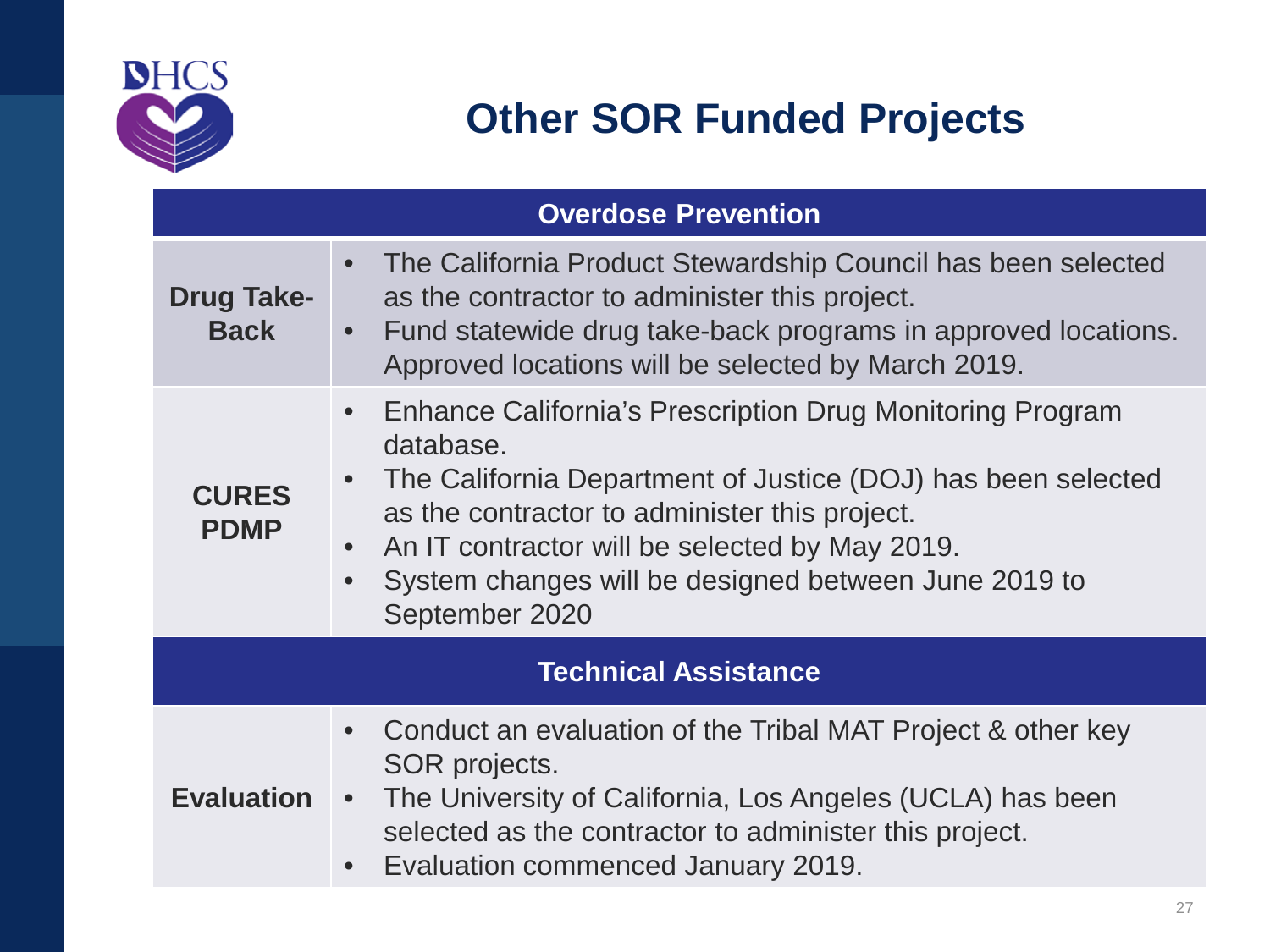

| <b>Other SOR Projects</b>                                                                          |                                                                                                                                                                                                                                                                                                                                                                                                     |  |
|----------------------------------------------------------------------------------------------------|-----------------------------------------------------------------------------------------------------------------------------------------------------------------------------------------------------------------------------------------------------------------------------------------------------------------------------------------------------------------------------------------------------|--|
| <b>California</b><br><b>Conservation</b><br><b>Corps</b><br>and Juvenile<br><b>Justice Project</b> | DHCS, with the assistance of Continuity Consulting, Inc.<br>$\bullet$<br>(CCI) will establish an initiative with the California<br>Conservation Corp (CCC) and the CDCR Division of<br>Juvenile Justice (DJJ).<br>• CCI will create a peer support training project along with<br>other prevention and treatment opportunities for the young<br>people at the CCC and DJJ.                          |  |
| <b>Supportive</b><br><b>Housing</b>                                                                | Health Right 360 will administer this project.<br>$\bullet$<br>The intent of this project is to provide recovery residence<br>$\bullet$<br>transitional housing and peer support for homeless<br>individuals with opioid use disorders (OUD) in San Francisco<br>in order to facilitate continued engagement in substance use<br>disorder (SUD) treatment and related recovery support<br>services. |  |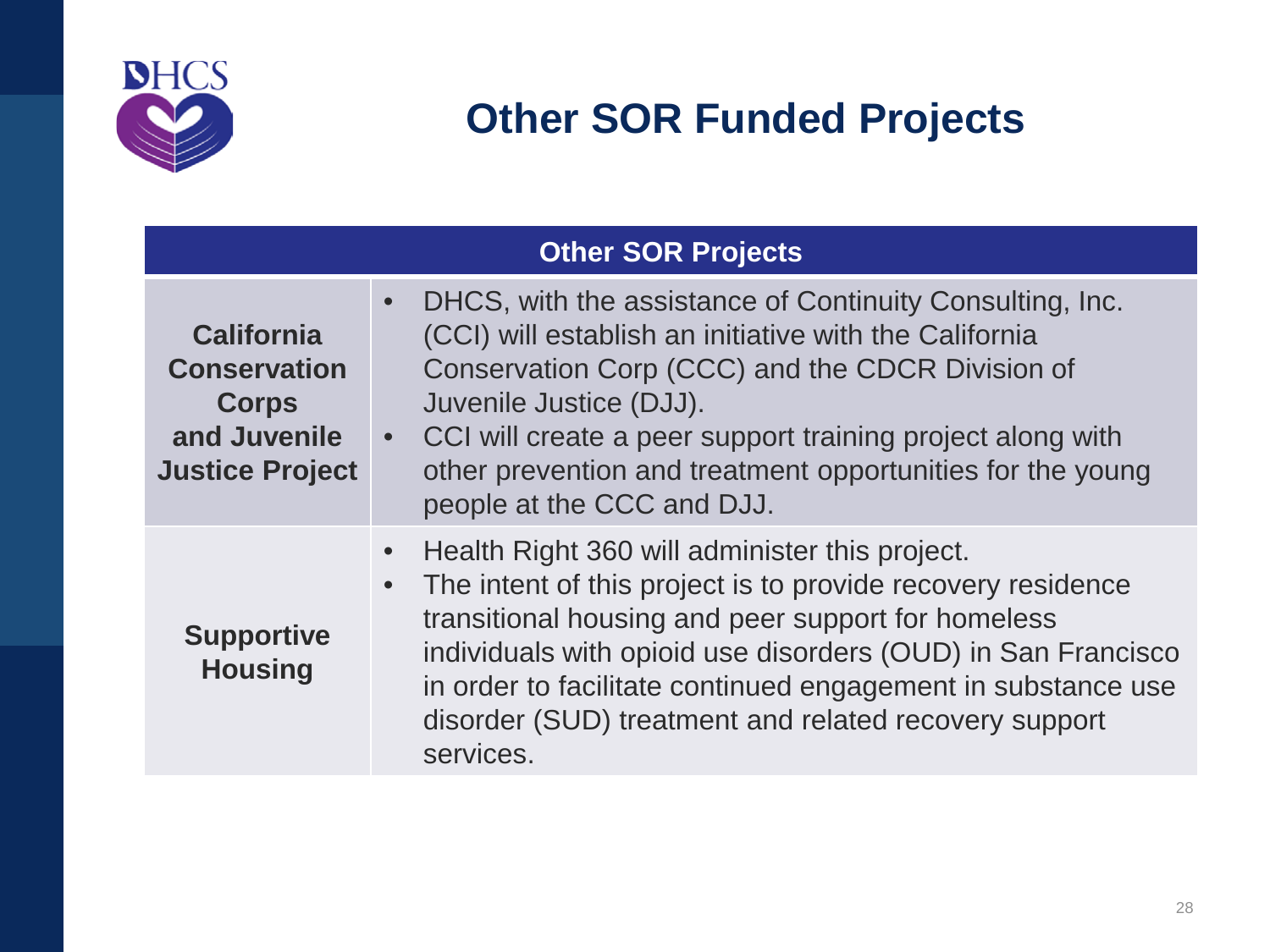

| <b>Other SOR Projects</b>          |                                                                                                                                                                                                                                                                                                                                                                                                                                                                                                                                                                                 |
|------------------------------------|---------------------------------------------------------------------------------------------------------------------------------------------------------------------------------------------------------------------------------------------------------------------------------------------------------------------------------------------------------------------------------------------------------------------------------------------------------------------------------------------------------------------------------------------------------------------------------|
| <b>Young People</b><br>in Recovery | • Young People in Recovery (YPR) is a grass roots<br>organization focused on creating recovery-ready<br>communities throughout the nation for young people in, or<br>seeking, recovery.<br>• YPR aims to improve access to treatment, educational<br>resources, employment opportunities, and secure, quality<br>housing on the local, state, and national levels.<br>• YPR is partnering with the State of California to launch YPR<br>chapters and life-skills curriculum programs to individuals in<br>recovery from opioid use and substance use disorders in the<br>State. |